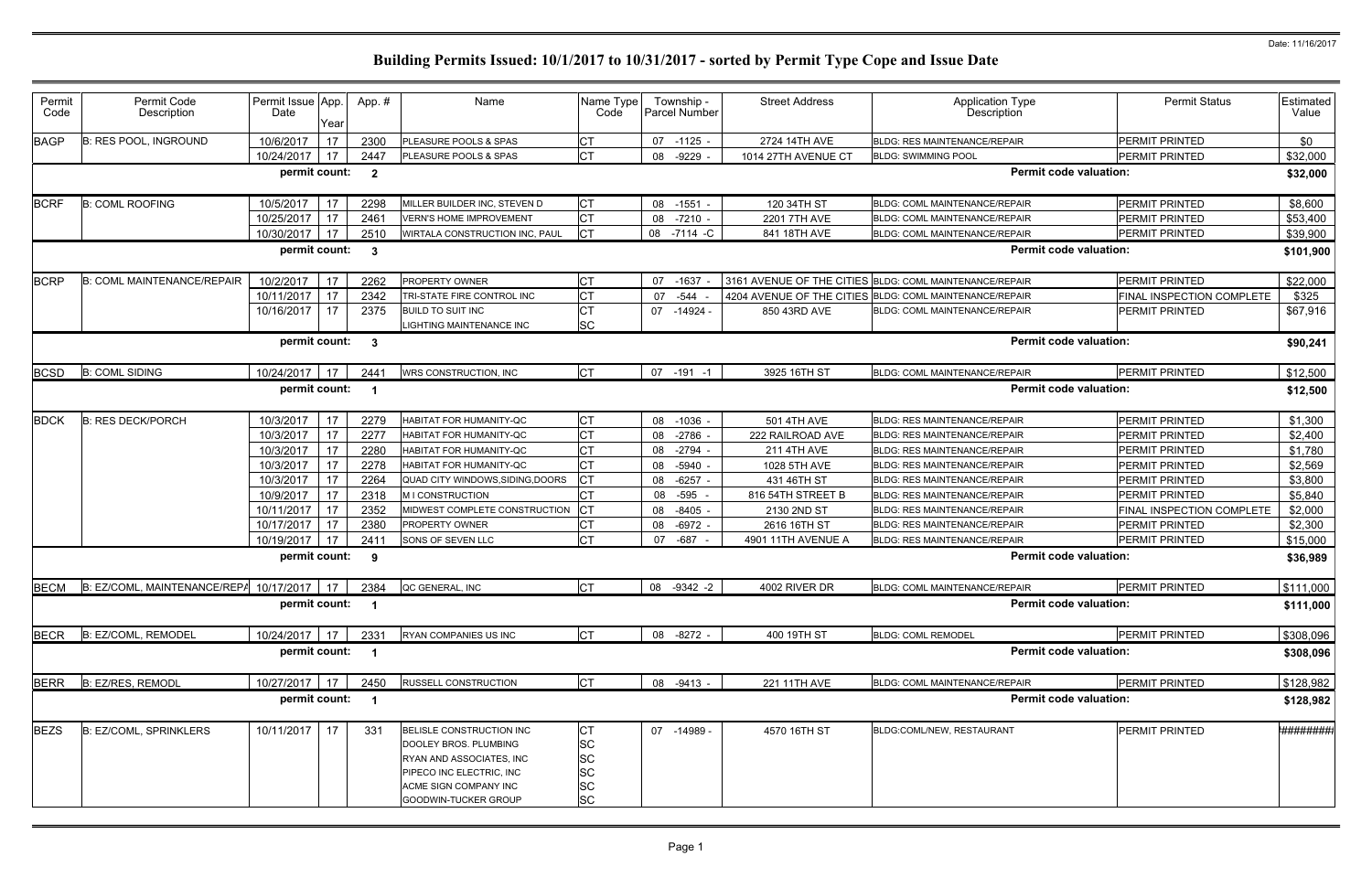| <b>B: EZ/COML, SPRINKLERS</b><br>17<br>SC<br><b>BEZS</b><br>10/11/2017<br>331<br>07 -14989 -<br>4570 16TH ST<br>BLDG:COML/NEW, RESTAURANT<br>TRI-STATE FIRE CONTROL INC<br>permit count:<br><b>Permit code valuation:</b><br>- 1<br><b>B: RES GARAGE/CARPORT</b><br>CRAMPTON CONSTRUCTION, MICHAEL CT<br><b>BLDG: GARAGES/CARPORTS</b><br><b>BGAR</b><br>10/24/2017<br>17<br>2435<br>07 -13996<br>3618 72ND ST<br>permit count:<br><b>Permit code valuation:</b><br>- 1<br><b>BIGP</b><br><b>CT</b><br><b>B: RES POOL, ABOVEGROUND</b><br>10/24/2017<br>07 -14722 -<br>4930 35TH AVE<br>17<br>2448<br>PLEASURE POOLS & SPAS<br><b>BLDG: SWIMMING POOL</b><br>permit count:<br><b>Permit code valuation:</b><br>- 1<br><b>CT</b><br><b>BMAR</b><br>10/2/2017<br>17<br>08 -8597 -<br><b>B: RES MAINTENANCE/REPAIR</b><br>2250<br>FELDCO FACTORY DIRECT LLC<br>935 41ST ST<br><b>BLDG: RES MAINTENANCE/REPAIR</b><br><b>CT</b><br>17<br>10/2/2017<br>2251<br>08<br>$-9131 - 3$<br>3069 4TH ST<br>FELDCO FACTORY DIRECT LLC<br><b>BLDG: RES MAINTENANCE/REPAIR</b><br><b>CT</b><br>17<br>10/5/2017<br>2296<br>MIDWEST RECONSTRUCTION CO<br>$-12640$<br>3615 75TH ST<br><b>BLDG: RES MAINTENANCE/REPAIR</b><br>07<br>СT<br>17<br>10/6/2017<br>2307<br>BENNETT CONSTRUCTION, M J<br>07<br>-2365<br>2437 31ST ST<br><b>BLDG: RES MAINTENANCE/REPAIR</b><br><b>CT</b><br>17<br>10/6/2017<br>2309<br>BENNETT CONSTRUCTION, M J<br>$-129$<br>08<br>1815 15TH AVE<br><b>BLDG: RES MAINTENANCE/REPAIR</b><br>СT<br>17<br>2308<br>$-8973 -$<br>10/6/2017<br>08<br>2427 3RD ST<br>BENNETT CONSTRUCTION, M J<br><b>BLDG: RES MAINTENANCE/REPAIR</b><br><b>CT</b><br>10/10/2017<br>17<br>2326<br>PROPERTY OWNER<br>07<br>951 33RD AVE<br><b>BLDG: RES MAINTENANCE/REPAIR</b><br>$-141 - 11$<br><b>CT</b><br>17<br>10/13/2017<br>2368<br>07<br>3032 55TH STREET DR<br><b>NINDOW WORLD OF DAVENPORT</b><br>$-241 - 2$<br><b>BLDG: RES MAINTENANCE/REPAIR</b><br><b>CT</b><br>10/13/2017<br>17<br>2367<br><b>NINDOW WORLD OF DAVENPORT</b><br>08<br>-4302 -<br>2441 15TH AVE<br>BLDG: RES MAINTENANCE/REPAIR<br>17<br><b>CT</b><br>10/20/2017<br>2427<br>07<br>$-660 - 5$<br>3335 41ST ST<br><b>FELDCO FACTORY DIRECT LLC</b><br>BLDG: RES MAINTENANCE/REPAIR<br>17<br>CT<br>10/20/2017<br>2423<br><b>MARIO RANGEL</b><br><b>BLDG: RES MAINTENANCE/REPAIR</b><br>08<br>-2191 -<br>513 39TH ST<br><b>CT</b><br>10/24/2017<br>17<br>$-8720$<br>2449<br>07<br>3113 46TH ST<br>PROPERTY OWNER<br><b>BLDG: RES MAINTENANCE/REPAIR</b><br>17<br>СT<br>MIDWEST RECONSTRUCTION CO<br><b>BLDG: RES MAINTENANCE/REPAIR</b><br>10/24/2017<br>2456<br>08<br>-9348<br>717 6TH AVENUE CT<br><b>CT</b><br>10/25/2017<br>17<br>$-14236$<br>2467<br>07<br>1810 56TH STREET CT<br>SHANNON CONSTRUCTION<br><b>BLDG: RES MAINTENANCE/REPAIR</b><br>RASMUSSEN CONSTRUCTION DBA BUC CT<br>10/25/2017<br>17<br>2470<br>-7563<br>07<br>3804 10TH AVE<br><b>BLDG: RES MAINTENANCE/REPAIR</b><br>10/26/2017<br>17<br>СT<br>2478<br>JOSH ACKERLAND CONSTRUCTION<br>4100 8TH AVE<br><b>BLDG: RES MAINTENANCE/REPAIR</b><br>08 -516<br><b>CT</b><br>10/27/2017<br>17<br>2492<br><b>OLDE TOWN ROOFING</b><br>08 -7114 -C<br>841 18TH AVE<br>BLDG: RES MAINTENANCE/REPAIR | <b>PERMIT PRINTED</b><br><b>PERMIT PRINTED</b><br>PERMIT PRINTED<br><b>PERMIT PRINTED</b><br><b>PERMIT PRINTED</b><br>PERMIT PRINTED<br>FINAL INSPECTION COMPLETE<br>FINAL INSPECTION COMPLETE<br><b>PERMIT PRINTED</b><br><b>PERMIT PRINTED</b><br>PERMIT PRINTED<br><b>PERMIT PRINTED</b><br><b>PERMIT PRINTED</b><br>PERMIT PRINTED<br>PERMIT PRINTED | <del>*########</del><br>\$1,392,000<br>\$17,500<br>\$17,500<br>\$18,000<br>\$18,000<br>\$2,456<br>\$773<br>\$3,415<br>\$750<br>\$4,042<br>\$2,390<br>\$500<br>\$1,010<br>\$2,875<br>\$6,751 |
|-------------------------------------------------------------------------------------------------------------------------------------------------------------------------------------------------------------------------------------------------------------------------------------------------------------------------------------------------------------------------------------------------------------------------------------------------------------------------------------------------------------------------------------------------------------------------------------------------------------------------------------------------------------------------------------------------------------------------------------------------------------------------------------------------------------------------------------------------------------------------------------------------------------------------------------------------------------------------------------------------------------------------------------------------------------------------------------------------------------------------------------------------------------------------------------------------------------------------------------------------------------------------------------------------------------------------------------------------------------------------------------------------------------------------------------------------------------------------------------------------------------------------------------------------------------------------------------------------------------------------------------------------------------------------------------------------------------------------------------------------------------------------------------------------------------------------------------------------------------------------------------------------------------------------------------------------------------------------------------------------------------------------------------------------------------------------------------------------------------------------------------------------------------------------------------------------------------------------------------------------------------------------------------------------------------------------------------------------------------------------------------------------------------------------------------------------------------------------------------------------------------------------------------------------------------------------------------------------------------------------------------------------------------------------------------------------------------------------------------------------------------------------------------------------------------------------------------------------------------------------------------------------------------------------------------------------------------------------------------------------------------------------------------------------------------------------------------------------------------------------------------------------------------------------------------------------------------------------|----------------------------------------------------------------------------------------------------------------------------------------------------------------------------------------------------------------------------------------------------------------------------------------------------------------------------------------------------------|---------------------------------------------------------------------------------------------------------------------------------------------------------------------------------------------|
|                                                                                                                                                                                                                                                                                                                                                                                                                                                                                                                                                                                                                                                                                                                                                                                                                                                                                                                                                                                                                                                                                                                                                                                                                                                                                                                                                                                                                                                                                                                                                                                                                                                                                                                                                                                                                                                                                                                                                                                                                                                                                                                                                                                                                                                                                                                                                                                                                                                                                                                                                                                                                                                                                                                                                                                                                                                                                                                                                                                                                                                                                                                                                                                                                         |                                                                                                                                                                                                                                                                                                                                                          |                                                                                                                                                                                             |
|                                                                                                                                                                                                                                                                                                                                                                                                                                                                                                                                                                                                                                                                                                                                                                                                                                                                                                                                                                                                                                                                                                                                                                                                                                                                                                                                                                                                                                                                                                                                                                                                                                                                                                                                                                                                                                                                                                                                                                                                                                                                                                                                                                                                                                                                                                                                                                                                                                                                                                                                                                                                                                                                                                                                                                                                                                                                                                                                                                                                                                                                                                                                                                                                                         |                                                                                                                                                                                                                                                                                                                                                          |                                                                                                                                                                                             |
|                                                                                                                                                                                                                                                                                                                                                                                                                                                                                                                                                                                                                                                                                                                                                                                                                                                                                                                                                                                                                                                                                                                                                                                                                                                                                                                                                                                                                                                                                                                                                                                                                                                                                                                                                                                                                                                                                                                                                                                                                                                                                                                                                                                                                                                                                                                                                                                                                                                                                                                                                                                                                                                                                                                                                                                                                                                                                                                                                                                                                                                                                                                                                                                                                         |                                                                                                                                                                                                                                                                                                                                                          |                                                                                                                                                                                             |
|                                                                                                                                                                                                                                                                                                                                                                                                                                                                                                                                                                                                                                                                                                                                                                                                                                                                                                                                                                                                                                                                                                                                                                                                                                                                                                                                                                                                                                                                                                                                                                                                                                                                                                                                                                                                                                                                                                                                                                                                                                                                                                                                                                                                                                                                                                                                                                                                                                                                                                                                                                                                                                                                                                                                                                                                                                                                                                                                                                                                                                                                                                                                                                                                                         |                                                                                                                                                                                                                                                                                                                                                          |                                                                                                                                                                                             |
|                                                                                                                                                                                                                                                                                                                                                                                                                                                                                                                                                                                                                                                                                                                                                                                                                                                                                                                                                                                                                                                                                                                                                                                                                                                                                                                                                                                                                                                                                                                                                                                                                                                                                                                                                                                                                                                                                                                                                                                                                                                                                                                                                                                                                                                                                                                                                                                                                                                                                                                                                                                                                                                                                                                                                                                                                                                                                                                                                                                                                                                                                                                                                                                                                         |                                                                                                                                                                                                                                                                                                                                                          |                                                                                                                                                                                             |
|                                                                                                                                                                                                                                                                                                                                                                                                                                                                                                                                                                                                                                                                                                                                                                                                                                                                                                                                                                                                                                                                                                                                                                                                                                                                                                                                                                                                                                                                                                                                                                                                                                                                                                                                                                                                                                                                                                                                                                                                                                                                                                                                                                                                                                                                                                                                                                                                                                                                                                                                                                                                                                                                                                                                                                                                                                                                                                                                                                                                                                                                                                                                                                                                                         |                                                                                                                                                                                                                                                                                                                                                          |                                                                                                                                                                                             |
|                                                                                                                                                                                                                                                                                                                                                                                                                                                                                                                                                                                                                                                                                                                                                                                                                                                                                                                                                                                                                                                                                                                                                                                                                                                                                                                                                                                                                                                                                                                                                                                                                                                                                                                                                                                                                                                                                                                                                                                                                                                                                                                                                                                                                                                                                                                                                                                                                                                                                                                                                                                                                                                                                                                                                                                                                                                                                                                                                                                                                                                                                                                                                                                                                         |                                                                                                                                                                                                                                                                                                                                                          |                                                                                                                                                                                             |
|                                                                                                                                                                                                                                                                                                                                                                                                                                                                                                                                                                                                                                                                                                                                                                                                                                                                                                                                                                                                                                                                                                                                                                                                                                                                                                                                                                                                                                                                                                                                                                                                                                                                                                                                                                                                                                                                                                                                                                                                                                                                                                                                                                                                                                                                                                                                                                                                                                                                                                                                                                                                                                                                                                                                                                                                                                                                                                                                                                                                                                                                                                                                                                                                                         |                                                                                                                                                                                                                                                                                                                                                          |                                                                                                                                                                                             |
|                                                                                                                                                                                                                                                                                                                                                                                                                                                                                                                                                                                                                                                                                                                                                                                                                                                                                                                                                                                                                                                                                                                                                                                                                                                                                                                                                                                                                                                                                                                                                                                                                                                                                                                                                                                                                                                                                                                                                                                                                                                                                                                                                                                                                                                                                                                                                                                                                                                                                                                                                                                                                                                                                                                                                                                                                                                                                                                                                                                                                                                                                                                                                                                                                         |                                                                                                                                                                                                                                                                                                                                                          |                                                                                                                                                                                             |
|                                                                                                                                                                                                                                                                                                                                                                                                                                                                                                                                                                                                                                                                                                                                                                                                                                                                                                                                                                                                                                                                                                                                                                                                                                                                                                                                                                                                                                                                                                                                                                                                                                                                                                                                                                                                                                                                                                                                                                                                                                                                                                                                                                                                                                                                                                                                                                                                                                                                                                                                                                                                                                                                                                                                                                                                                                                                                                                                                                                                                                                                                                                                                                                                                         |                                                                                                                                                                                                                                                                                                                                                          |                                                                                                                                                                                             |
|                                                                                                                                                                                                                                                                                                                                                                                                                                                                                                                                                                                                                                                                                                                                                                                                                                                                                                                                                                                                                                                                                                                                                                                                                                                                                                                                                                                                                                                                                                                                                                                                                                                                                                                                                                                                                                                                                                                                                                                                                                                                                                                                                                                                                                                                                                                                                                                                                                                                                                                                                                                                                                                                                                                                                                                                                                                                                                                                                                                                                                                                                                                                                                                                                         |                                                                                                                                                                                                                                                                                                                                                          |                                                                                                                                                                                             |
|                                                                                                                                                                                                                                                                                                                                                                                                                                                                                                                                                                                                                                                                                                                                                                                                                                                                                                                                                                                                                                                                                                                                                                                                                                                                                                                                                                                                                                                                                                                                                                                                                                                                                                                                                                                                                                                                                                                                                                                                                                                                                                                                                                                                                                                                                                                                                                                                                                                                                                                                                                                                                                                                                                                                                                                                                                                                                                                                                                                                                                                                                                                                                                                                                         |                                                                                                                                                                                                                                                                                                                                                          |                                                                                                                                                                                             |
|                                                                                                                                                                                                                                                                                                                                                                                                                                                                                                                                                                                                                                                                                                                                                                                                                                                                                                                                                                                                                                                                                                                                                                                                                                                                                                                                                                                                                                                                                                                                                                                                                                                                                                                                                                                                                                                                                                                                                                                                                                                                                                                                                                                                                                                                                                                                                                                                                                                                                                                                                                                                                                                                                                                                                                                                                                                                                                                                                                                                                                                                                                                                                                                                                         |                                                                                                                                                                                                                                                                                                                                                          |                                                                                                                                                                                             |
|                                                                                                                                                                                                                                                                                                                                                                                                                                                                                                                                                                                                                                                                                                                                                                                                                                                                                                                                                                                                                                                                                                                                                                                                                                                                                                                                                                                                                                                                                                                                                                                                                                                                                                                                                                                                                                                                                                                                                                                                                                                                                                                                                                                                                                                                                                                                                                                                                                                                                                                                                                                                                                                                                                                                                                                                                                                                                                                                                                                                                                                                                                                                                                                                                         |                                                                                                                                                                                                                                                                                                                                                          |                                                                                                                                                                                             |
|                                                                                                                                                                                                                                                                                                                                                                                                                                                                                                                                                                                                                                                                                                                                                                                                                                                                                                                                                                                                                                                                                                                                                                                                                                                                                                                                                                                                                                                                                                                                                                                                                                                                                                                                                                                                                                                                                                                                                                                                                                                                                                                                                                                                                                                                                                                                                                                                                                                                                                                                                                                                                                                                                                                                                                                                                                                                                                                                                                                                                                                                                                                                                                                                                         |                                                                                                                                                                                                                                                                                                                                                          |                                                                                                                                                                                             |
|                                                                                                                                                                                                                                                                                                                                                                                                                                                                                                                                                                                                                                                                                                                                                                                                                                                                                                                                                                                                                                                                                                                                                                                                                                                                                                                                                                                                                                                                                                                                                                                                                                                                                                                                                                                                                                                                                                                                                                                                                                                                                                                                                                                                                                                                                                                                                                                                                                                                                                                                                                                                                                                                                                                                                                                                                                                                                                                                                                                                                                                                                                                                                                                                                         |                                                                                                                                                                                                                                                                                                                                                          |                                                                                                                                                                                             |
|                                                                                                                                                                                                                                                                                                                                                                                                                                                                                                                                                                                                                                                                                                                                                                                                                                                                                                                                                                                                                                                                                                                                                                                                                                                                                                                                                                                                                                                                                                                                                                                                                                                                                                                                                                                                                                                                                                                                                                                                                                                                                                                                                                                                                                                                                                                                                                                                                                                                                                                                                                                                                                                                                                                                                                                                                                                                                                                                                                                                                                                                                                                                                                                                                         |                                                                                                                                                                                                                                                                                                                                                          | \$0                                                                                                                                                                                         |
|                                                                                                                                                                                                                                                                                                                                                                                                                                                                                                                                                                                                                                                                                                                                                                                                                                                                                                                                                                                                                                                                                                                                                                                                                                                                                                                                                                                                                                                                                                                                                                                                                                                                                                                                                                                                                                                                                                                                                                                                                                                                                                                                                                                                                                                                                                                                                                                                                                                                                                                                                                                                                                                                                                                                                                                                                                                                                                                                                                                                                                                                                                                                                                                                                         |                                                                                                                                                                                                                                                                                                                                                          | \$100                                                                                                                                                                                       |
|                                                                                                                                                                                                                                                                                                                                                                                                                                                                                                                                                                                                                                                                                                                                                                                                                                                                                                                                                                                                                                                                                                                                                                                                                                                                                                                                                                                                                                                                                                                                                                                                                                                                                                                                                                                                                                                                                                                                                                                                                                                                                                                                                                                                                                                                                                                                                                                                                                                                                                                                                                                                                                                                                                                                                                                                                                                                                                                                                                                                                                                                                                                                                                                                                         | <b>PERMIT PRINTED</b>                                                                                                                                                                                                                                                                                                                                    | \$9,196                                                                                                                                                                                     |
|                                                                                                                                                                                                                                                                                                                                                                                                                                                                                                                                                                                                                                                                                                                                                                                                                                                                                                                                                                                                                                                                                                                                                                                                                                                                                                                                                                                                                                                                                                                                                                                                                                                                                                                                                                                                                                                                                                                                                                                                                                                                                                                                                                                                                                                                                                                                                                                                                                                                                                                                                                                                                                                                                                                                                                                                                                                                                                                                                                                                                                                                                                                                                                                                                         | PERMIT PRINTED                                                                                                                                                                                                                                                                                                                                           | \$9,000                                                                                                                                                                                     |
|                                                                                                                                                                                                                                                                                                                                                                                                                                                                                                                                                                                                                                                                                                                                                                                                                                                                                                                                                                                                                                                                                                                                                                                                                                                                                                                                                                                                                                                                                                                                                                                                                                                                                                                                                                                                                                                                                                                                                                                                                                                                                                                                                                                                                                                                                                                                                                                                                                                                                                                                                                                                                                                                                                                                                                                                                                                                                                                                                                                                                                                                                                                                                                                                                         | <b>PERMIT PRINTED</b>                                                                                                                                                                                                                                                                                                                                    | \$7,000                                                                                                                                                                                     |
|                                                                                                                                                                                                                                                                                                                                                                                                                                                                                                                                                                                                                                                                                                                                                                                                                                                                                                                                                                                                                                                                                                                                                                                                                                                                                                                                                                                                                                                                                                                                                                                                                                                                                                                                                                                                                                                                                                                                                                                                                                                                                                                                                                                                                                                                                                                                                                                                                                                                                                                                                                                                                                                                                                                                                                                                                                                                                                                                                                                                                                                                                                                                                                                                                         | PERMIT PRINTED                                                                                                                                                                                                                                                                                                                                           | \$3,495                                                                                                                                                                                     |
|                                                                                                                                                                                                                                                                                                                                                                                                                                                                                                                                                                                                                                                                                                                                                                                                                                                                                                                                                                                                                                                                                                                                                                                                                                                                                                                                                                                                                                                                                                                                                                                                                                                                                                                                                                                                                                                                                                                                                                                                                                                                                                                                                                                                                                                                                                                                                                                                                                                                                                                                                                                                                                                                                                                                                                                                                                                                                                                                                                                                                                                                                                                                                                                                                         | <b>PERMIT PRINTED</b>                                                                                                                                                                                                                                                                                                                                    | \$500                                                                                                                                                                                       |
| <b>Permit code valuation:</b><br>permit count:<br>-17                                                                                                                                                                                                                                                                                                                                                                                                                                                                                                                                                                                                                                                                                                                                                                                                                                                                                                                                                                                                                                                                                                                                                                                                                                                                                                                                                                                                                                                                                                                                                                                                                                                                                                                                                                                                                                                                                                                                                                                                                                                                                                                                                                                                                                                                                                                                                                                                                                                                                                                                                                                                                                                                                                                                                                                                                                                                                                                                                                                                                                                                                                                                                                   |                                                                                                                                                                                                                                                                                                                                                          | \$54,253                                                                                                                                                                                    |
| <b>BRF</b><br><b>B: RES FOUNDATION/FOOTING</b><br>10/17/2017<br>СT<br>08 -6972 -<br>2616 16TH ST<br>2380<br>PROPERTY OWNER<br>-17<br><b>BLDG: RES MAINTENANCE/REPAIR</b>                                                                                                                                                                                                                                                                                                                                                                                                                                                                                                                                                                                                                                                                                                                                                                                                                                                                                                                                                                                                                                                                                                                                                                                                                                                                                                                                                                                                                                                                                                                                                                                                                                                                                                                                                                                                                                                                                                                                                                                                                                                                                                                                                                                                                                                                                                                                                                                                                                                                                                                                                                                                                                                                                                                                                                                                                                                                                                                                                                                                                                                | PERMIT PRINTED                                                                                                                                                                                                                                                                                                                                           | \$2,300                                                                                                                                                                                     |
| permit count: 1<br><b>Permit code valuation:</b>                                                                                                                                                                                                                                                                                                                                                                                                                                                                                                                                                                                                                                                                                                                                                                                                                                                                                                                                                                                                                                                                                                                                                                                                                                                                                                                                                                                                                                                                                                                                                                                                                                                                                                                                                                                                                                                                                                                                                                                                                                                                                                                                                                                                                                                                                                                                                                                                                                                                                                                                                                                                                                                                                                                                                                                                                                                                                                                                                                                                                                                                                                                                                                        |                                                                                                                                                                                                                                                                                                                                                          | \$2,300                                                                                                                                                                                     |
| <b>BRML</b><br><b>B: RES REMODEL</b><br>10/9/2017<br>17<br>WHITE OAK BUILDING & REMODEL<br>СT<br>07 -9558 -<br>1301 34TH AVENUE A<br><b>BLDG: RES REMODEL</b><br>2316<br>WATSON PLUMBING AND MECHANICAL SC                                                                                                                                                                                                                                                                                                                                                                                                                                                                                                                                                                                                                                                                                                                                                                                                                                                                                                                                                                                                                                                                                                                                                                                                                                                                                                                                                                                                                                                                                                                                                                                                                                                                                                                                                                                                                                                                                                                                                                                                                                                                                                                                                                                                                                                                                                                                                                                                                                                                                                                                                                                                                                                                                                                                                                                                                                                                                                                                                                                                              | <b>PERMIT PRINTED</b>                                                                                                                                                                                                                                                                                                                                    | \$15,000                                                                                                                                                                                    |
| 17<br><b>CT</b><br>10/13/2017<br>2366<br>SUPERIOR FIRE PROTECTION SYSTE<br>08 -321 -19<br>3030 7TH ST<br><b>BLDG: RES REMODEL</b>                                                                                                                                                                                                                                                                                                                                                                                                                                                                                                                                                                                                                                                                                                                                                                                                                                                                                                                                                                                                                                                                                                                                                                                                                                                                                                                                                                                                                                                                                                                                                                                                                                                                                                                                                                                                                                                                                                                                                                                                                                                                                                                                                                                                                                                                                                                                                                                                                                                                                                                                                                                                                                                                                                                                                                                                                                                                                                                                                                                                                                                                                       | <b>PERMIT PRINTED</b>                                                                                                                                                                                                                                                                                                                                    | \$60,491                                                                                                                                                                                    |
| permit count:<br><b>Permit code valuation:</b><br>$\overline{\mathbf{2}}$                                                                                                                                                                                                                                                                                                                                                                                                                                                                                                                                                                                                                                                                                                                                                                                                                                                                                                                                                                                                                                                                                                                                                                                                                                                                                                                                                                                                                                                                                                                                                                                                                                                                                                                                                                                                                                                                                                                                                                                                                                                                                                                                                                                                                                                                                                                                                                                                                                                                                                                                                                                                                                                                                                                                                                                                                                                                                                                                                                                                                                                                                                                                               |                                                                                                                                                                                                                                                                                                                                                          | \$75,491                                                                                                                                                                                    |
| <b>CT</b><br><b>BRMP</b><br><b>B: RAMP</b><br>2328<br>PROPERTY OWNER<br>08 -3004 -<br>BLDG: RES MAINTENANCE/REPAIR<br>10/10/2017 17<br>2424 4TH ST                                                                                                                                                                                                                                                                                                                                                                                                                                                                                                                                                                                                                                                                                                                                                                                                                                                                                                                                                                                                                                                                                                                                                                                                                                                                                                                                                                                                                                                                                                                                                                                                                                                                                                                                                                                                                                                                                                                                                                                                                                                                                                                                                                                                                                                                                                                                                                                                                                                                                                                                                                                                                                                                                                                                                                                                                                                                                                                                                                                                                                                                      | PERMIT PRINTED                                                                                                                                                                                                                                                                                                                                           | \$1,375                                                                                                                                                                                     |
| <b>Permit code valuation:</b><br>permit count:<br>$\overline{\mathbf{1}}$                                                                                                                                                                                                                                                                                                                                                                                                                                                                                                                                                                                                                                                                                                                                                                                                                                                                                                                                                                                                                                                                                                                                                                                                                                                                                                                                                                                                                                                                                                                                                                                                                                                                                                                                                                                                                                                                                                                                                                                                                                                                                                                                                                                                                                                                                                                                                                                                                                                                                                                                                                                                                                                                                                                                                                                                                                                                                                                                                                                                                                                                                                                                               |                                                                                                                                                                                                                                                                                                                                                          | \$1,375                                                                                                                                                                                     |
| <b>BRRF</b><br>СT<br><b>B: RES ROOFING</b><br>10/2/2017<br>17<br>08 -3790 -<br>2256<br>PROPERTY OWNER<br>1022 29TH ST<br><b>BLDG: RES MAINTENANCE/REPAIR</b>                                                                                                                                                                                                                                                                                                                                                                                                                                                                                                                                                                                                                                                                                                                                                                                                                                                                                                                                                                                                                                                                                                                                                                                                                                                                                                                                                                                                                                                                                                                                                                                                                                                                                                                                                                                                                                                                                                                                                                                                                                                                                                                                                                                                                                                                                                                                                                                                                                                                                                                                                                                                                                                                                                                                                                                                                                                                                                                                                                                                                                                            | <b>PERMIT PRINTED</b>                                                                                                                                                                                                                                                                                                                                    | \$1,440                                                                                                                                                                                     |
| <b>CT</b><br>10/2/2017<br>17<br>2252<br>08 -5236 -<br>QC GENERAL, INC<br>343 14TH AVE<br><b>BLDG: RES MAINTENANCE/REPAIR</b>                                                                                                                                                                                                                                                                                                                                                                                                                                                                                                                                                                                                                                                                                                                                                                                                                                                                                                                                                                                                                                                                                                                                                                                                                                                                                                                                                                                                                                                                                                                                                                                                                                                                                                                                                                                                                                                                                                                                                                                                                                                                                                                                                                                                                                                                                                                                                                                                                                                                                                                                                                                                                                                                                                                                                                                                                                                                                                                                                                                                                                                                                            | <b>PERMIT PRINTED</b>                                                                                                                                                                                                                                                                                                                                    | \$5,900                                                                                                                                                                                     |
| СT<br>17<br>10/2/2017<br>RIVER CITIES ROOFING & MORE<br>08<br>$-9203 -24$<br>2902 4TH ST<br>2247<br>BLDG: RES MAINTENANCE/REPAIR                                                                                                                                                                                                                                                                                                                                                                                                                                                                                                                                                                                                                                                                                                                                                                                                                                                                                                                                                                                                                                                                                                                                                                                                                                                                                                                                                                                                                                                                                                                                                                                                                                                                                                                                                                                                                                                                                                                                                                                                                                                                                                                                                                                                                                                                                                                                                                                                                                                                                                                                                                                                                                                                                                                                                                                                                                                                                                                                                                                                                                                                                        | FINAL INSPECTION COMPLETE                                                                                                                                                                                                                                                                                                                                | \$21,599                                                                                                                                                                                    |
| СT<br>17<br>10/2/2017<br>2246<br>RIVER CITIES ROOFING & MORE<br>08<br>-9203 -25<br>BLDG: RES MAINTENANCE/REPAIR<br>331 29TH AVE                                                                                                                                                                                                                                                                                                                                                                                                                                                                                                                                                                                                                                                                                                                                                                                                                                                                                                                                                                                                                                                                                                                                                                                                                                                                                                                                                                                                                                                                                                                                                                                                                                                                                                                                                                                                                                                                                                                                                                                                                                                                                                                                                                                                                                                                                                                                                                                                                                                                                                                                                                                                                                                                                                                                                                                                                                                                                                                                                                                                                                                                                         |                                                                                                                                                                                                                                                                                                                                                          | \$22,547                                                                                                                                                                                    |
| <b>CT</b><br>17<br>10/2/2017<br>2245<br>08<br>-9203 -28<br>336 29TH AVE<br>RIVER CITIES ROOFING & MORE<br>BLDG: RES MAINTENANCE/REPAIR                                                                                                                                                                                                                                                                                                                                                                                                                                                                                                                                                                                                                                                                                                                                                                                                                                                                                                                                                                                                                                                                                                                                                                                                                                                                                                                                                                                                                                                                                                                                                                                                                                                                                                                                                                                                                                                                                                                                                                                                                                                                                                                                                                                                                                                                                                                                                                                                                                                                                                                                                                                                                                                                                                                                                                                                                                                                                                                                                                                                                                                                                  | PERMIT PRINTED                                                                                                                                                                                                                                                                                                                                           |                                                                                                                                                                                             |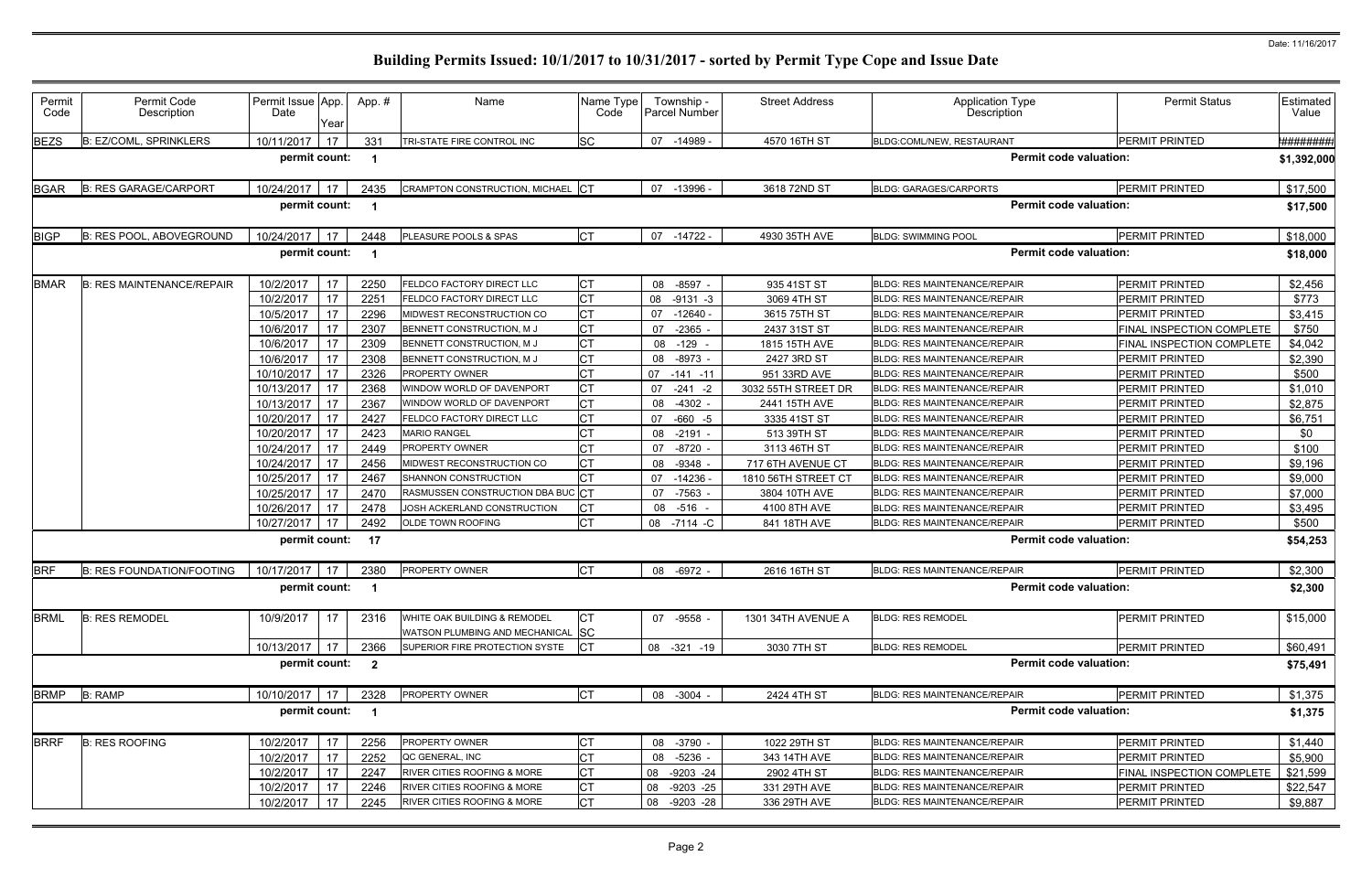| Permit<br>Code | Permit Code<br>Description | Permit Issue App.<br>Date | Year | App.#         | Name                                                                             | Name Type<br>Code | Township -<br><b>Parcel Number</b> | <b>Street Address</b> | <b>Application Type</b><br>Description | <b>Permit Status</b>      | Estimated<br>Value |
|----------------|----------------------------|---------------------------|------|---------------|----------------------------------------------------------------------------------|-------------------|------------------------------------|-----------------------|----------------------------------------|---------------------------|--------------------|
| <b>BRRF</b>    | <b>B: RES ROOFING</b>      | 10/2/2017                 | 17   | 2248          | <b>RIVER CITIES ROOFING &amp; MORE</b><br><b>RIVER CITIES ROOFING &amp; MORE</b> | СT<br><b>CT</b>   | C -M<br>$-9203$                    | 412 ASSOC. 29TH AVE   | <b>BLDG: RES MAINTENANCE/REPAIR</b>    | FINAL INSPECTION COMPLETE | \$24,225           |
|                |                            | 10/3/2017                 | 17   | 228'          | HABITAT FOR HUMANITY-QC                                                          | <b>CT</b>         | 08 -2796 -                         | 395 3RD ST            | <b>BLDG: RES MAINTENANCE/REPAIR</b>    | PERMIT PRINTED            | \$3,000            |
|                |                            | 10/3/2017                 | 17   | 2274          | FIVE STAR HOME IMRPOVEMENT LLC                                                   | CT.               | 08 -7508                           | 2128 14TH ST          | <b>BLDG: RES MAINTENANCE/REPAIR</b>    | PERMIT PRINTED            | \$3,951            |
|                |                            | 10/3/2017                 | 17   | 2272          | CALDERON'S CONSTRUCTION OF RI                                                    | <b>CT</b>         | 08 -7796 -                         | 544 26TH AVE          | <b>BLDG: RES MAINTENANCE/REPAIR</b>    | FINAL INSPECTION COMPLETE | \$12,000           |
|                |                            | 10/3/2017                 | 17   | $227^{\circ}$ | <b>PROPERTY OWNER</b>                                                            |                   | 08 -8061 -                         | 1162 13TH AVE         | <b>BLDG: RES MAINTENANCE/REPAIR</b>    | PERMIT PRINTED            | \$2,400            |
|                |                            | 10/4/2017                 | 17   | 2284          | <b>PROPERTY OWNER</b>                                                            |                   | 07 -7815 -                         | 3511 15TH STREET A    | <b>BLDG: RES MAINTENANCE/REPAIR</b>    | PERMIT PRINTED            | \$3,580            |
|                |                            | 10/4/2017                 | 17   | 2286          | QC ROOF DRS INC.                                                                 |                   | 08 -228 -                          | 1615 27TH AVE         | <b>BLDG: RES MAINTENANCE/REPAIR</b>    | PERMIT PRINTED            | \$7,000            |
|                |                            | 10/4/2017                 | 17   | 2287          | A & J CONSTRUCTION                                                               |                   | 08 -5071 -                         | 709 26TH AVE          | <b>BLDG: RES MAINTENANCE/REPAIR</b>    | PERMIT PRINTED            | \$6,000            |
|                |                            | 10/4/2017                 | 17   | 2282          | <b>TRUJILLO CONSTRUCTION</b>                                                     |                   | 08 -5881                           | 904 4TH AVE           | <b>BLDG: RES MAINTENANCE/REPAIR</b>    | PERMIT PRINTED            | \$6,000            |
|                |                            | 10/4/2017                 | 17   | 2285          | <b>OLDE TOWN ROOFING</b>                                                         |                   | 08<br>-8179 -                      | 2720 11TH AVE         | BLDG: RES MAINTENANCE/REPAIR           | PERMIT PRINTED            | \$8,000            |
|                |                            | 10/5/2017                 | 17   | 2290          | VILLAGE HOME STORES, INC                                                         |                   | 07 -7609 -                         | 1300 30TH ST          | <b>BLDG: RES REMODEL</b>               | PERMIT PRINTED            | \$24,000           |
|                |                            |                           |      |               | WATSON PLUMBING AND MECHANICAL SC                                                |                   |                                    |                       |                                        |                           |                    |
|                |                            | 10/5/2017                 | 17   | 2291          | QC ROOF DRS INC.                                                                 |                   | 07 -895                            | 2830 44TH ST          | <b>BLDG: RES MAINTENANCE/REPAIR</b>    | PERMIT PRINTED            | \$6,000            |
|                |                            | 10/5/2017                 | 17   | 2295          | <b>PROPERTY OWNER</b>                                                            |                   | 08 -1711 -                         | 1127 25TH ST          | <b>BLDG: RES MAINTENANCE/REPAIR</b>    | FINAL INSPECTION COMPLETE | \$3,120            |
|                |                            | 10/5/2017                 | 17   | 2299          | SCHWARZ CONSTRUCTION, MICHAEL                                                    |                   | 08<br>-7631 -2                     | 2809 14TH ST          | <b>BLDG: RES MAINTENANCE/REPAIR</b>    | PERMIT PRINTED            | \$4,200            |
|                |                            | 10/6/2017                 | 17   | 230'          | DAN HANELL CONSTRUCTION INC                                                      | <b>CT</b>         | 07<br>-12872 -                     | 2905 27TH AVENUE A    | <b>BLDG: RES MAINTENANCE/REPAIR</b>    | PERMIT PRINTED            | \$20,699           |
|                |                            | 10/6/2017                 | 17   | 2283          | SOCO ROOFING INC                                                                 | CT                | 08 -2408 -                         | 115 18TH AVENUE A     | <b>BLDG: RES MAINTENANCE/REPAIR</b>    | PERMIT PRINTED            | \$3,000            |
|                |                            | 10/9/2017                 | 17   | 2317          | A-1 ROOFING                                                                      |                   | 07<br>$-13496$                     | 4200 22ND AVE         | <b>BLDG: RES MAINTENANCE/REPAIR</b>    | PERMIT PRINTED            | \$13,000           |
|                |                            | 10/9/2017                 | 17   | 2320          | FOLEY CONTRACTING LLC                                                            |                   | $-2385$<br>08                      | 417 19TH AVE          | BLDG: RES MAINTENANCE/REPAIR           | PERMIT PRINTED            | \$9,900            |
|                |                            | 10/9/2017                 | 17   | 2319          | WIRTALA CONSTRUCTION INC, PAUL                                                   |                   | $-4339$ -<br>08                    | 2434 16TH AVE         | BLDG: RES MAINTENANCE/REPAIR           | PERMIT PRINTED            | \$8,750            |
|                |                            | 10/10/2017                | 17   | 2329          | TRUJILLO CONSTRUCTION                                                            |                   | 08 -7738 -                         | 2620 5TH AVE          | <b>BLDG: RES MAINTENANCE/REPAIR</b>    | PERMIT PRINTED            | \$11,000           |
|                |                            | 10/11/2017                | 17   | 2346          | <b>VERN'S HOME IMPROVEMENT</b>                                                   | <b>CT</b>         | 08<br>$-2263$                      | 4108 10TH AVE         | <b>BLDG: RES MAINTENANCE/REPAIR</b>    | PERMIT PRINTED            | \$2,100            |
|                |                            | 10/11/2017                | 17   | 2344          | <b>OLDE TOWN ROOFING</b>                                                         |                   | 08 - 7668                          | 728 22ND STREET A     | BLDG: RES MAINTENANCE/REPAIR           | PERMIT PRINTED            | \$6,300            |
|                |                            | 10/11/2017                | 17   | 2348          | <b>DURHAM CONSTRUCTION</b>                                                       | <b>CT</b>         | 08 -8556                           | 959 40TH ST           | <b>BLDG: RES MAINTENANCE/REPAIR</b>    | PERMIT PRINTED            | \$3,600            |
|                |                            | 10/11/2017                | 17   | 2343          | <b>OLDE TOWN ROOFING</b>                                                         |                   | -9099<br>08                        | 721 24TH AVENUE CT    | <b>BLDG: RES MAINTENANCE/REPAIR</b>    | PERMIT PRINTED            | \$15,430           |
|                |                            | 10/12/2017                | 17   | 2354          | QC ROOF DRS INC.                                                                 |                   | 07 -566 -3                         | 4302 16TH AVE         | <b>BLDG: RES MAINTENANCE/REPAIR</b>    | PERMIT PRINTED            | \$10,000           |
|                |                            | 10/12/2017                | 17   | 2357          | MIDWEST COMPLETE CONSTRUCTION                                                    |                   | -2404 -<br>08                      | 1846 1ST ST           | <b>BLDG: RES MAINTENANCE/REPAIR</b>    | PERMIT PRINTED            | \$3,000            |
|                |                            | 10/12/2017                | 17   | 2358          | QC GENERAL, INC                                                                  |                   | 08 -8379 -                         | 309 21ST AVE          | <b>BLDG: RES MAINTENANCE/REPAIR</b>    | PERMIT PRINTED            | \$3,900            |
|                |                            | 10/12/2017                | 17   | 2356          | LANDEROS AND SONS CONSTRUCTION CT                                                |                   | -866<br>08                         | 156 4TH AVE           | <b>BLDG: RES MAINTENANCE/REPAIR</b>    | PERMIT PRINTED            | \$19,000           |
|                |                            | 10/17/2017 17             |      | 2378          | DURHAM CONSTRUCTION                                                              |                   | $07 - 12711 -$                     | 5319 17TH AVE         | BLDG: RES MAINTENANCE/REPAIR           | PERMIT PRINTED            | \$11,500           |
|                |                            | 10/17/2017                | 17   | 2386          | QC GENERAL, INC                                                                  | <b>CT</b>         | 07 -7768 -                         | 3737 40TH STREET PL   | <b>BLDG: RES MAINTENANCE/REPAIR</b>    | PERMIT PRINTED            | \$10,900           |
|                |                            | 10/17/2017                | 17   | 2391          | FANTH-CURRY HOME IMPRV CO                                                        | <b>CT</b>         | 07 -7851 -                         | 2714 30TH STREET CT   | BLDG: RES MAINTENANCE/REPAIR           | PERMIT PRINTED            | \$8,793            |
|                |                            | 10/17/2017                | 17   | 2392          | PROPERTY OWNER                                                                   | <b>CT</b>         | 08 -1618 -                         | 426 37TH ST           | <b>BLDG: RES MAINTENANCE/REPAIR</b>    | PERMIT PRINTED            | \$1,680            |
|                |                            | 10/17/2017                | 17   | 2389          | <b>PROPERTY OWNER</b>                                                            | СT                | 08 -2740 -1                        | 404 49TH ST           | <b>BLDG: RES MAINTENANCE/REPAIR</b>    | FINAL INSPECTION COMPLETE | \$2,380            |
|                |                            | 10/17/2017                | 17   | 2382          | 3 B'S CONSTRUCTION & HOME IMPR                                                   |                   | 08 -4137 -20                       | 804 26TH AVE          | <b>BLDG: RES MAINTENANCE/REPAIR</b>    | PERMIT PRINTED            | \$6,900            |
|                |                            | 10/18/2017                | 17   | 2400          | <b>VERN'S HOME IMPROVEMENT</b>                                                   |                   | 08 -7092 -                         | 1814 9TH ST           | BLDG: RES MAINTENANCE/REPAIR           | PERMIT PRINTED            | \$22,000           |
|                |                            | 10/19/2017                | 17   | 2405          | JOSH ACKERLAND CONSTRUCTION                                                      | <b>CT</b>         | 08 -2706 -                         | 420 51ST ST           | <b>BLDG: RES MAINTENANCE/REPAIR</b>    | PERMIT PRINTED            | \$6,720            |
|                |                            | 10/20/2017                | 17   | 2418          | FIVE STAR HOME IMRPOVEMENT LLC                                                   |                   | 07 -13159 -                        | 4119 17TH AVE         | <b>BLDG: RES MAINTENANCE/REPAIR</b>    | PERMIT PRINTED            | \$3,317            |
|                |                            | 10/20/2017                | 17   | 2419          | FIVE STAR HOME IMRPOVEMENT LLC                                                   |                   | 07 -2039 -                         | 2371 31ST ST          | <b>BLDG: RES MAINTENANCE/REPAIR</b>    | PERMIT PRINTED            | \$6,411            |
|                |                            | 10/20/2017                | 17   | 2426          | QC GENERAL, INC                                                                  |                   | 07 -5855 -                         | 1823 46TH ST          | <b>BLDG: RES MAINTENANCE/REPAIR</b>    | PERMIT PRINTED            | \$4,900            |
|                |                            | 10/20/2017                | 17   | 2429          | QC GENERAL, INC                                                                  | <b>CT</b>         | 07 -845 -                          | 5230 11TH AVENUE C    | <b>BLDG: RES MAINTENANCE/REPAIR</b>    | PERMIT PRINTED            | \$4,900            |
|                |                            | 10/20/2017                | 17   | 2424          | DAN HANELL CONSTRUCTION INC                                                      | <b>CT</b>         | 08 -4250 -                         | 1625 25TH ST          | <b>BLDG: RES MAINTENANCE/REPAIR</b>    | PERMIT PRINTED            | \$18,212           |
|                |                            | 10/20/2017                | 17   | 2420          | <b>TRUJILLO CONSTRUCTION</b>                                                     | <b>CT</b>         | 08 -8910 -                         | 424 30TH AVE          | <b>BLDG: RES MAINTENANCE/REPAIR</b>    | PERMIT PRINTED            | \$6,800            |
|                |                            | 10/24/2017                | 17   | 2438          | <b>CREW ROOFING</b>                                                              | CT                | 07 -10117 -                        | 5022 44TH AVENUE CT   | BLDG: RES MAINTENANCE/REPAIR           | FINAL INSPECTION COMPLETE | \$7,000            |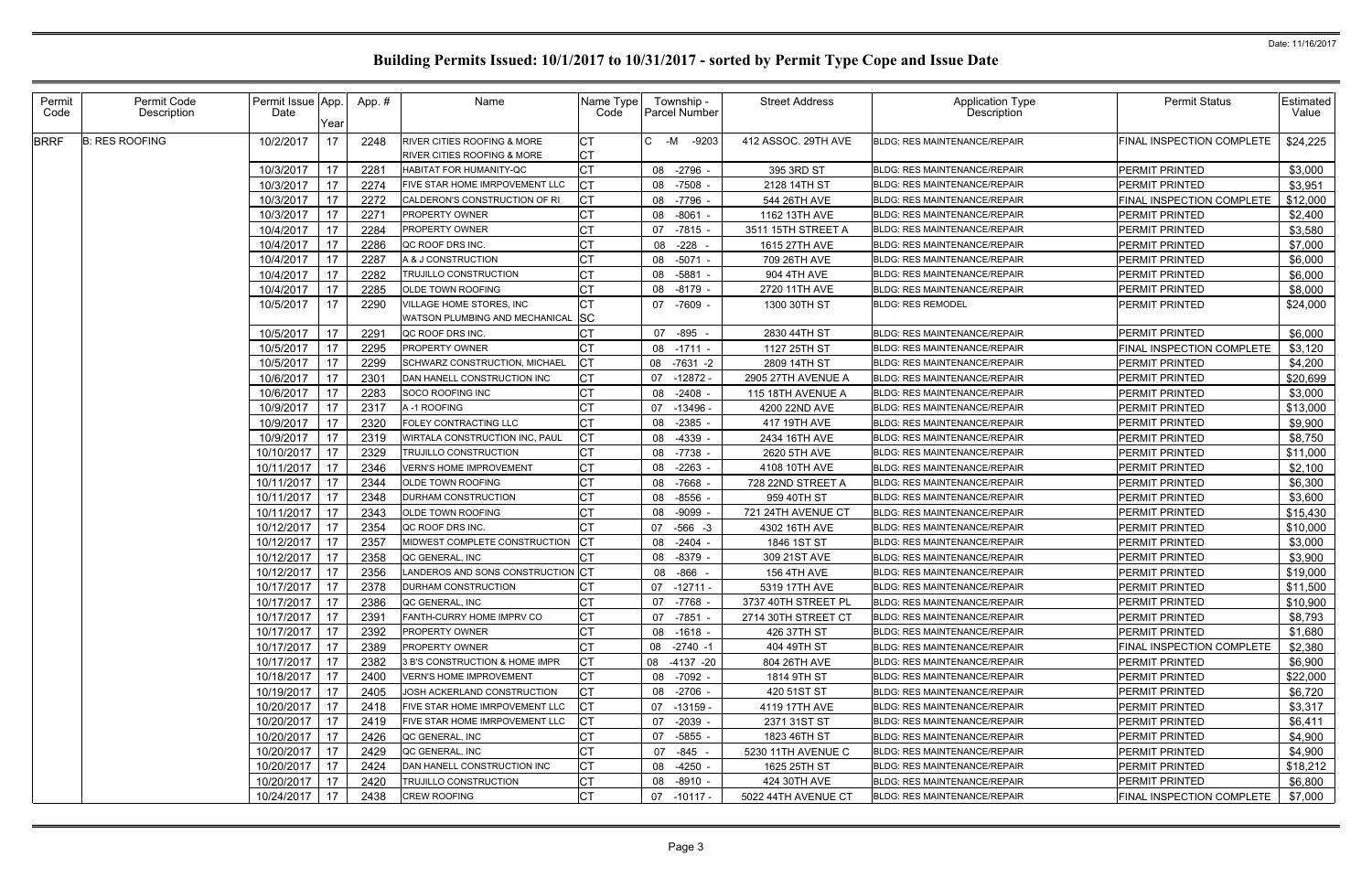| Permit<br>Code | Permit Code<br>Description | Permit Issue App.<br>Date<br>Year | App.# | Name                              | Name Type<br>Code | Township -<br><b>Parcel Number</b> | <b>Street Address</b> | Application Type<br>Description     | <b>Permit Status</b>  | Estimated<br>Value |
|----------------|----------------------------|-----------------------------------|-------|-----------------------------------|-------------------|------------------------------------|-----------------------|-------------------------------------|-----------------------|--------------------|
| <b>BRRF</b>    | <b>B: RES ROOFING</b>      | 17<br>10/24/2017                  | 2437  | <b>FOLEY CONTRACTING LLC</b>      | СT                | 07 -13846 -                        | 3727 77TH STREET CT   | <b>BLDG: RES MAINTENANCE/REPAIR</b> | PERMIT PRINTED        | \$12,600           |
|                |                            | 17<br>10/24/2017                  | 2436  | CRAMPTON CONSTRUCTION, MICHAEL    |                   | 07 -7118 -                         | 5423 30TH AVE         | BLDG: RES MAINTENANCE/REPAIR        | PERMIT PRINTED        | \$8,560            |
|                |                            | 17<br>10/24/2017                  | 2440  | QC ROOF DRS INC.                  |                   | 07 -7609 -                         | 1300 30TH ST          | <b>BLDG: RES MAINTENANCE/REPAIR</b> | <b>PERMIT PRINTED</b> | \$12,000           |
|                |                            | 10/24/2017<br>17                  | 2439  | A & J CONSTRUCTION                |                   | 08 -6721                           | 1649 24TH AVE         | <b>BLDG: RES MAINTENANCE/REPAIR</b> | PERMIT PRINTED        | \$14,000           |
|                |                            | 17<br>10/25/2017                  | 2464  | QC GENERAL, INC                   |                   | 07 -5369                           | 3206 53RD STREET A    | <b>BLDG: RES MAINTENANCE/REPAIR</b> | PERMIT PRINTED        | \$3,850            |
|                |                            | 17<br>10/25/2017                  | 2463  | QC GENERAL, INC                   |                   | $-6758$<br>07                      | 3039 54TH ST          | <b>BLDG: RES MAINTENANCE/REPAIR</b> | PERMIT PRINTED        | \$9,880            |
|                |                            | 17<br>10/25/2017                  | 2473  | QUALITY CONTROL RESTORATION       |                   | 08<br>-4773 -                      | 1315 13TH AVE         | <b>BLDG: RES MAINTENANCE/REPAIR</b> | PERMIT PRINTED        | \$13,000           |
|                |                            | 17<br>10/27/2017                  | 2484  | 33 CARPENTERS CONSTRUCTION INC    |                   | 07 -11379 -                        | 3716 43RD ST          | <b>BLDG: RES MAINTENANCE/REPAIR</b> | PERMIT PRINTED        | \$12,000           |
|                |                            | 17<br>10/27/2017                  | 2489  | QC GENERAL, INC                   | <b>CT</b>         | 07 -14235                          | 1806 56TH STREET CT   | <b>BLDG: RES MAINTENANCE/REPAIR</b> | PERMIT PRINTED        | \$11,900           |
|                |                            | 10/27/2017<br>17                  | 2491  | QC GENERAL, INC                   |                   | 07<br>$-1528$ .                    | 2540 33RD ST          | <b>BLDG: RES MAINTENANCE/REPAIR</b> | PERMIT PRINTED        | \$4,900            |
|                |                            | 17<br>10/27/2017                  | 2490  | RASMUSSEN CONSTRUCTION DBA BUC CT |                   | $-2204$<br>07                      | 2440 28TH ST          | <b>BLDG: RES MAINTENANCE/REPAIR</b> | PERMIT PRINTED        | \$3,000            |
|                |                            | 17<br>10/27/2017                  | 2486  | FIVE STAR HOME IMRPOVEMENT LLC    |                   | 08 - 3093                          | 544 20TH AVE          | <b>BLDG: RES MAINTENANCE/REPAIR</b> | PERMIT PRINTED        | \$3,700            |
|                |                            | 10/27/2017<br>17                  | 2487  | FIVE STAR HOME IMRPOVEMENT LLC    |                   | 08 - 3722 -                        | 2723 9TH AVE          | <b>BLDG: RES MAINTENANCE/REPAIR</b> | PERMIT PRINTED        | \$5,113            |
|                |                            | 17<br>10/27/2017                  | 2485  | FIVE STAR HOME IMRPOVEMENT LLC    |                   | 08<br>-7052 -C                     | 5104 11TH AVE         | <b>BLDG: RES MAINTENANCE/REPAIR</b> | PERMIT PRINTED        | \$3,943            |
|                |                            | 17<br>10/30/2017                  | 2496  | FOLEY CONTRACTING LLC             |                   | $-5249$<br>07                      | 1503 33RD ST          | <b>BLDG: RES MAINTENANCE/REPAIR</b> | PERMIT PRINTED        | \$7,600            |
|                |                            | 17<br>10/30/2017                  | 2513  | ADVANCED CONST & IMPROVEMENT      | <b>CT</b>         | 08 - 3571 -                        | 2431 12TH ST          | <b>BLDG: RES MAINTENANCE/REPAIR</b> | PERMIT PRINTED        | \$5,830            |
|                |                            | 17<br>10/30/2017                  | 2514  | ADVANCED CLIMATE SOLUTIONS        | СT                | 08 -8415 -21                       | 2302 15TH AVE         | <b>BLDG: RES MAINTENANCE/REPAIR</b> | PERMIT PRINTED        | \$7,000            |
|                |                            | 10/31/2017<br>17                  | 2520  | SAMPSON CONSTRUCTION              | <b>CT</b>         | 07 -10022 -                        | 4310 36TH AVE         | <b>BLDG: RES MAINTENANCE/REPAIR</b> | <b>PERMIT PRINTED</b> | \$17,000           |
|                |                            | 17<br>10/31/2017                  | 2518  | GREEN VALLEY CONSTRUCTION INC.    |                   | 07 -11183 -                        | 5027 48TH STREET A    | <b>BLDG: RES MAINTENANCE/REPAIR</b> | PERMIT PRINTED        | \$3,000            |
|                |                            | permit count:                     | 67    |                                   |                   |                                    |                       | <b>Permit code valuation:</b>       |                       | \$585,817          |
| <b>BRSD</b>    | <b>B: RES SIDING</b>       | 10/2/2017<br>17                   | 2253  | QUAD CITY WINDOWS, SIDING, DOORS  | lc⊤               | 08 -6257 -                         | 431 46TH ST           | <b>BLDG: RES MAINTENANCE/REPAIR</b> | PERMIT PRINTED        | \$9,680            |
|                |                            | 17<br>10/2/2017                   | 2259  | <b>TRUJILLO CONSTRUCTION</b>      | <b>CT</b>         | 08 -7126 -                         | 838 16TH AVE          | <b>BLDG: RES MAINTENANCE/REPAIR</b> | PERMIT PRINTED        | \$15,000           |
|                |                            | 10/6/2017<br>17                   | 2312  | QUALITY CONSTRUCTION SVCS INC     |                   | $08 - 5115$                        | 2029 15TH STREET A    | <b>BLDG: RES MAINTENANCE/REPAIR</b> | PERMIT PRINTED        | \$9,000            |
|                |                            | 17<br>10/6/2017                   | 2311  | QUALITY CONTROL RESTORATION       | CT.               | 08 -6139                           | 1442 25TH AVE         | <b>BLDG: RES MAINTENANCE/REPAIR</b> | PERMIT PRINTED        | \$8,000            |
|                |                            | 17<br>10/10/2017                  | 2327  | IOSSI SIDING AND WINDOWS          |                   | 08 - 3393                          | 2607 17TH AVE         | <b>BLDG: RES MAINTENANCE/REPAIR</b> | PERMIT PRINTED        | \$3,988            |
|                |                            | 17<br>10/10/2017                  | 2323  | IOSSI CONSTRUCTION                |                   | -6756<br>08                        | 1640 24TH AVE         | BLDG: RES MAINTENANCE/REPAIR        | PERMIT PRINTED        | \$6,688            |
|                |                            | 17<br>10/11/2017                  | 2349  | <b>TRUJILLO CONSTRUCTION</b>      |                   | 08 -2344 -                         | 434 16TH AVE          | <b>BLDG: RES MAINTENANCE/REPAIR</b> | PERMIT PRINTED        | \$7,000            |
|                |                            | 10/12/2017<br>17                  | 2356  | ANDEROS AND SONS CONSTRUCTION CT  |                   | 08 -866                            | <b>156 4TH AVE</b>    | <b>BLDG: RES MAINTENANCE/REPAIR</b> | PERMIT PRINTED        | \$19,000           |
|                |                            | 17<br>10/17/2017                  | 2390  | FANTH-CURRY HOME IMPRV CO         | <b>CT</b>         | 07 -13465                          | 3614 73RD ST          | <b>BLDG: RES MAINTENANCE/REPAIR</b> | PERMIT PRINTED        | \$7,903            |
|                |                            | $10/17/2017$ 17                   | 2380  | PROPERTY OWNER                    | CT                | 08 -6972 -                         | 2616 16TH ST          | BLDG: RES MAINTENANCE/REPAIR        | PERMIT PRINTED        | \$2,300            |
|                |                            | 17<br>10/18/2017                  | 2401  | QUALITY CONTROL RESTORATION       |                   | 08 -6939 -                         | 1632 25TH AVE         | <b>BLDG: RES MAINTENANCE/REPAIR</b> | PERMIT PRINTED        | \$6,000            |
|                |                            | 10/18/2017<br>17                  | 2400  | <b>VERN'S HOME IMPROVEMENT</b>    | СT                | 08 -7092 -                         | 1814 9TH ST           | <b>BLDG: RES MAINTENANCE/REPAIR</b> | PERMIT PRINTED        | \$22,000           |
|                |                            | 10/19/2017<br>17                  | 2406  | ANDEROS AND SONS CONSTRUCTION CT  |                   | 08 -3917 -                         | 1730 12TH AVE         | <b>BLDG: RES MAINTENANCE/REPAIR</b> | PERMIT PRINTED        | \$7,100            |
|                |                            | 10/20/2017 17                     | 2428  | DAN HANELL CONSTRUCTION INC       | СT                | 07 -8410 -                         | 3203 13TH AVENUE CT   | <b>BLDG: RES MAINTENANCE/REPAIR</b> | PERMIT PRINTED        | \$12,800           |
|                |                            | 10/20/2017<br>17                  | 2424  | DAN HANELL CONSTRUCTION INC       | <b>CT</b>         | 08 -4250 -                         | 1625 25TH ST          | <b>BLDG: RES MAINTENANCE/REPAIR</b> | PERMIT PRINTED        | \$18,212           |
|                |                            | 10/20/2017<br>17                  | 242'  | <b>TRUJILLO CONSTRUCTION</b>      |                   | 08 -7738 -                         | 2620 5TH AVE          | <b>BLDG: RES MAINTENANCE/REPAIR</b> | PERMIT PRINTED        | \$12,000           |
|                |                            | 10/24/2017<br>17                  | 2442  | QC GENERAL, INC                   |                   | 07 -12589 -                        | 5530 31ST AVENUE CT   | <b>BLDG: RES MAINTENANCE/REPAIR</b> | PERMIT PRINTED        | \$3,800            |
|                |                            | 10/24/2017 17                     | 2446  | QC GENERAL, INC                   | <b>CT</b>         | 08 -8395 -                         | 2117 3RD ST           | <b>BLDG: RES MAINTENANCE/REPAIR</b> | PERMIT PRINTED        | \$3,880            |
|                |                            | 10/25/2017<br>17                  | 2471  | BEST IMPROVEMENT COMPANY, INC     | СT                | 07 -10700 -                        | 1825 47TH STREET CT   | <b>BLDG: RES MAINTENANCE/REPAIR</b> | PERMIT PRINTED        | \$6,720            |
|                |                            | 10/25/2017<br>17                  | 2466  | IOSSI CONSTRUCTION                | СT                | 07 -10821 -                        | 4612 47TH ST          | BLDG: RES MAINTENANCE/REPAIR        | PERMIT PRINTED        | \$4,588            |
|                |                            | 10/25/2017<br>17                  | 2463  | QC GENERAL, INC                   |                   | 07 -6758 -                         | 3039 54TH ST          | BLDG: RES MAINTENANCE/REPAIR        | PERMIT PRINTED        | \$9,880            |
|                |                            | 10/25/2017<br>17                  | 2468  | <b>TRUJILLO CONSTRUCTION</b>      |                   | 08 -4528 -                         | 1848 12TH ST          | BLDG: RES MAINTENANCE/REPAIR        | PERMIT PRINTED        | \$12,000           |
|                |                            | 10/27/2017<br>17                  | 2484  | 33 CARPENTERS CONSTRUCTION INC    | IСТ               | 07 -11379 -                        | 3716 43RD ST          | <b>BLDG: RES MAINTENANCE/REPAIR</b> | PERMIT PRINTED        | \$12,000           |
|                |                            | 10/30/2017<br>17                  | 2511  | BRATHALL LEN CONSTRUCTION LLC     | <b>ICT</b>        | 08 -2551 -                         | 2006 12TH ST          | <b>BLDG: RES MAINTENANCE/REPAIR</b> | PERMIT PRINTED        | \$10,780           |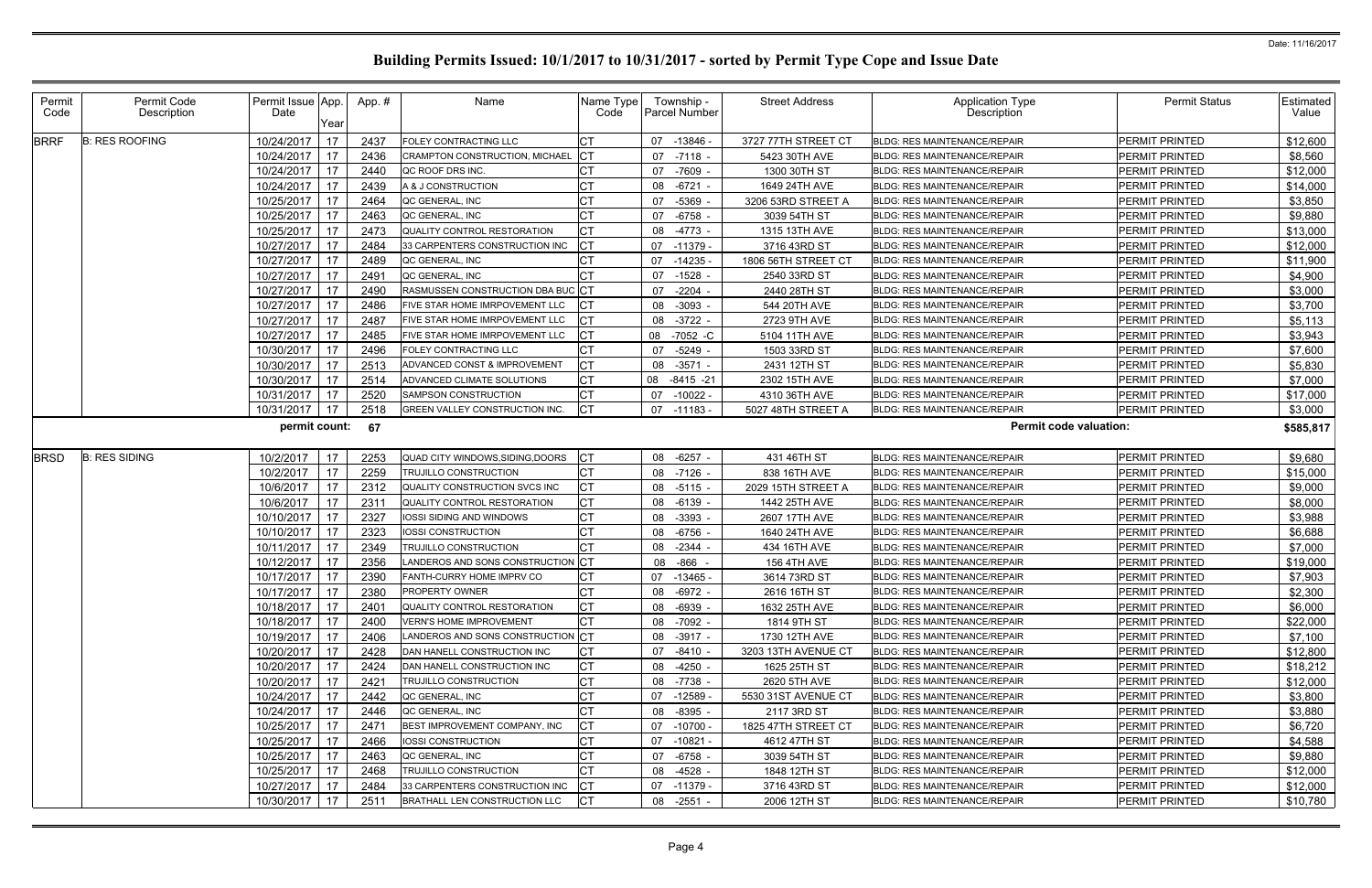| Permit<br>Code   | Permit Code<br>Description              | Permit Issue App.<br>Date | Year | App. #         | Name                                                                                                                                                                     | Name Type<br>Code                   |    | Township -<br>Parcel Number | <b>Street Address</b> | <b>Application Type</b><br>Description | <b>Permit Status</b>      | Estimated<br>Value |
|------------------|-----------------------------------------|---------------------------|------|----------------|--------------------------------------------------------------------------------------------------------------------------------------------------------------------------|-------------------------------------|----|-----------------------------|-----------------------|----------------------------------------|---------------------------|--------------------|
| <b>BRSD</b>      | <b>B: RES SIDING</b>                    | 10/31/2017                | 17   | 2517           | GREEN VALLEY CONSTRUCTION INC.                                                                                                                                           | <b>CT</b>                           |    | 07 -4977 -                  | 3809 26TH ST          | <b>BLDG: RES MAINTENANCE/REPAIR</b>    | PERMIT PRINTED            | \$8,500            |
|                  |                                         | 10/31/2017                | 17   | 2519           | TRUJILLO CONSTRUCTION                                                                                                                                                    | <b>CT</b>                           |    | 08 -7116 -                  | 828 17TH AVE          | <b>BLDG: RES MAINTENANCE/REPAIR</b>    | <b>PERMIT PRINTED</b>     | \$11,000           |
|                  |                                         | permit count:             |      | - 26           |                                                                                                                                                                          |                                     |    |                             |                       | <b>Permit code valuation:</b>          |                           | \$249,819          |
| <b>BSFH</b>      | <b>B: RES SINGLE FAMILY</b>             | 10/20/2017                | 17   | 2374           | BEAVER BUILDERS INC<br>AERO PLUMBING AND HEATING                                                                                                                         | СT<br><b>SC</b>                     |    | 07 -15040 -                 | 6109 34TH AVENUE A CT | BLDG:RES/NEW, SINGLE FAMILY DETACHED   | <b>PERMIT PRINTED</b>     | \$191,000          |
|                  |                                         | permit count:             |      | $\overline{1}$ | HANSSEN ELECTRIC                                                                                                                                                         | <b>SC</b>                           |    |                             |                       | <b>Permit code valuation:</b>          |                           | \$191,000          |
|                  |                                         |                           |      |                |                                                                                                                                                                          |                                     |    |                             |                       |                                        |                           |                    |
| <b>BSHD</b>      | B: RES SHED/ACCESSORY BLDG   10/25/2017 |                           | 17   | 2472           | PROPERTY OWNER                                                                                                                                                           | <b>CT</b>                           |    | 08 -1101                    | 2229 5TH ST           | <b>BLDG: MISC STRUCTURE</b>            | <b>PERMIT PRINTED</b>     | \$2,000            |
|                  |                                         | permit count:             |      | - 1            |                                                                                                                                                                          |                                     |    |                             |                       | <b>Permit code valuation:</b>          |                           | \$2,000            |
| <b>BSMT</b>      | <b>B: RES BASEMENT WATERPROO</b>        | 10/3/2017                 | 17   | 2273           | ABSOLUTELY DRY BASEMENT WATERP CT                                                                                                                                        |                                     |    | 08 -2561 -5                 | 1023 33RD STREET CT   | <b>BLDG: RES MAINTENANCE/REPAIR</b>    | <b>PERMIT PRINTED</b>     | \$5,700            |
|                  |                                         | 10/5/2017                 | 17   | 2297           | MIDWEST RECONSTRUCTION CO                                                                                                                                                | <b>CT</b>                           | 07 | $-4982$ -                   | 3905 26TH ST          | <b>BLDG: RES MAINTENANCE/REPAIR</b>    | PERMIT PRINTED            | \$7,643            |
|                  |                                         | 10/19/2017                | 17   | 2412           | MIDWEST RECONSTRUCTION CO                                                                                                                                                | <b>CT</b>                           | 07 | $-11541$                    | 4719 20TH AVE         | <b>BLDG: RES MAINTENANCE/REPAIR</b>    | PERMIT PRINTED            | \$24,191           |
|                  |                                         | 10/19/2017                | 17   | 2413           | MIDWEST RECONSTRUCTION CO                                                                                                                                                | <b>CT</b>                           | 08 | $-3462 -$                   | 2326 13TH ST          | <b>BLDG: RES MAINTENANCE/REPAIR</b>    | PERMIT PRINTED            | \$8,697            |
|                  |                                         | 10/19/2017                | 17   | 2414           | MIDWEST RECONSTRUCTION CO                                                                                                                                                | <b>CT</b>                           |    | 08 -3764 -                  | 2729 11TH AVE         | <b>BLDG: RES MAINTENANCE/REPAIR</b>    | <b>PERMIT PRINTED</b>     | \$8,542            |
|                  |                                         | permit count:             |      | - 5            |                                                                                                                                                                          |                                     |    |                             |                       | <b>Permit code valuation:</b>          |                           | \$54,773           |
| <b>BWKH</b>      | <b>B: WRECK HOUSE</b>                   | 10/2/2017                 | 17   | 2258           | COOPMAN TRUCKING & EXCAVATING                                                                                                                                            | $ _{\text{CT}}$                     |    | 08 -8450                    | 1878 12TH AVE         | <b>BLDG: RES MAINTENANCE/REPAIR</b>    | <b>PERMIT PRINTED</b>     | \$0                |
|                  |                                         | permit count:             |      | - 1            |                                                                                                                                                                          |                                     |    |                             |                       | <b>Permit code valuation:</b>          |                           | \$0                |
| DRN <sub>1</sub> | <b>ENG: CLASS 1 DRAINAGE</b>            | 10/2/2017                 | 17   | 2258           | COOPMAN TRUCKING & EXCAVATING                                                                                                                                            | <b>CT</b>                           |    | 08 -8450                    | 1878 12TH AVE         | <b>BLDG: RES MAINTENANCE/REPAIR</b>    | FINAL INSPECTION COMPLETE | \$0                |
|                  |                                         | 10/6/2017                 | 17   | 2300           | PLEASURE POOLS & SPAS                                                                                                                                                    | <b>CT</b>                           |    | 07 -1125 -                  | 2724 14TH AVE         | <b>BLDG: RES MAINTENANCE/REPAIR</b>    | PERMIT PRINTED            | \$0                |
|                  |                                         | 10/6/2017                 | 17   | 2310           | PRECISION AIR HTG & AC INC                                                                                                                                               | <b>CT</b>                           | 07 | $-415 - C$                  | 4141 11TH AVENUE A    | <b>ENG: DRAINAGE PERMIT</b>            | PERMIT PRINTED            | \$0                |
|                  |                                         | 10/11/2017                | 17   | 2347           | RUSSELL CONSTRUCTION                                                                                                                                                     | СT                                  | 07 | $-274 - 3$                  | 6600 34TH AVE         | <b>ENG: DRAINAGE PERMIT</b>            | PERMIT PRINTED            | \$0                |
|                  |                                         | 10/17/2017                | 17   | 2388           | MCCANNON CONCRETE CONSTRUCTIOICT                                                                                                                                         |                                     | 08 | -9169                       | 3508 9TH AVENUE CT    | <b>BLDG: RES DRIVEWAY</b>              | <b>PERMIT PRINTED</b>     | \$0                |
|                  |                                         | 10/20/2017                | 17   | 2374           | <b>BEAVER BUILDERS INC</b><br>AERO PLUMBING AND HEATING<br>HANSSEN ELECTRIC                                                                                              | <b>CT</b><br><b>SC</b><br><b>SC</b> | 07 | $-15040$                    | 6109 34TH AVENUE A CT | BLDG:RES/NEW, SINGLE FAMILY DETACHED   | <b>PERMIT PRINTED</b>     | \$191,000          |
|                  |                                         | 10/24/2017 17             |      | 2448           | PLEASURE POOLS & SPAS                                                                                                                                                    | <b>CT</b>                           |    | 07 -14722 -                 | 4930 35TH AVE         | <b>BLDG: SWIMMING POOL</b>             | <b>PERMIT PRINTED</b>     | \$18,000           |
|                  |                                         | 10/24/2017                | 17   | 2447           | PLEASURE POOLS & SPAS                                                                                                                                                    | <b>CT</b>                           |    | 08 -9229 -                  | 1014 27TH AVENUE CT   | <b>BLDG: SWIMMING POOL</b>             | PERMIT PRINTED            | \$32,000           |
|                  |                                         | permit count:             |      | 8              |                                                                                                                                                                          |                                     |    |                             |                       | <b>Permit code valuation:</b>          |                           | \$241,000          |
| EC               | E: COML ELECTRICAL                      | 10/5/2017                 | 17   | 2234           | <b>RW CONSTRUCTION</b>                                                                                                                                                   | СT                                  |    | 08 -7168 -1                 | 702 18TH AVE          | <b>BLDG: COML REMODEL</b>              | PERMIT PRINTED            | \$97,000           |
|                  |                                         |                           |      |                | CENTURY ELECTRIC INC<br>CRAWFORD COMPANY                                                                                                                                 | <b>SC</b><br><b>SC</b>              |    |                             |                       |                                        |                           |                    |
|                  |                                         | 10/25/2017                | 17   | 1652           | POWELL & COMPANY CONSTRUCTION,<br><b>CRAWFORD COMPANY</b><br>LAKEWOOD ELECTRIC AND GENERATO SC<br>CRAWFORD HEATING & COOLING<br><u>LAKEWOOD ELECTRIC AND GENERATO SC</u> | IСТ<br>SC<br><b>SC</b>              |    | $07 - 13021$                | 2200 52ND AVE         | <b>BLDG: COML REMODEL</b>              | <b>PERMIT PRINTED</b>     | \$74,000           |
|                  |                                         | 10/25/2017                | 17   | 1606           | HAZELWOOD HOMES INC<br>WIRTH<br><b>WIRTH</b>                                                                                                                             | <b>CT</b><br>SC<br><b>SC</b>        |    | 07 -14525 -                 | 2929 41ST ST          | <b>BLDG: COML ADDITION</b>             | <b>PERMIT PRINTED</b>     | \$188,500          |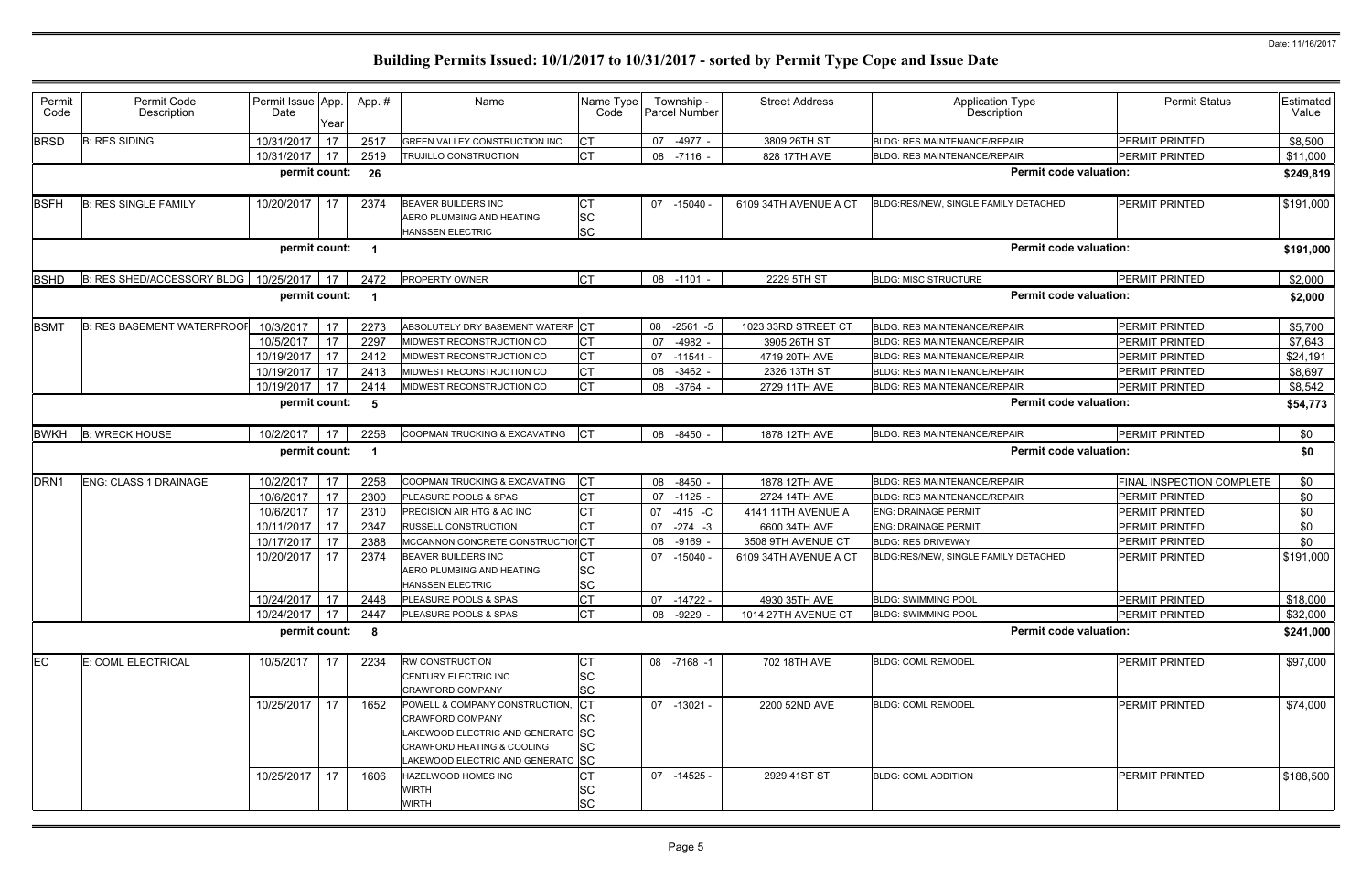| Permit     | Permit Code             | Permit Issue App. |      | App.#                   | Name                                                    | Name Type               | Township -      | <b>Street Address</b> | <b>Application Type</b>                                         | <b>Permit Status</b>      | Estimated |
|------------|-------------------------|-------------------|------|-------------------------|---------------------------------------------------------|-------------------------|-----------------|-----------------------|-----------------------------------------------------------------|---------------------------|-----------|
| Code       | Description             | Date              |      |                         |                                                         | Code                    | Parcel Number   |                       | Description                                                     |                           | Value     |
|            |                         |                   | Year |                         |                                                         |                         |                 |                       |                                                                 |                           |           |
| <b>EC</b>  | E: COML ELECTRICAL      | 10/25/2017        | 17   | 1606                    | ROCK RIVER ELECTRIC INC                                 | <b>SC</b>               | $-14525$<br>07  | 2929 41ST ST          | <b>BLDG: COML ADDITION</b>                                      | PERMIT PRINTED            | \$188,500 |
|            |                         | 10/25/2017        | 17   | 2462                    | DAVENPORT ELECTRIC CONTRACT CO CT                       |                         | 77777 -         | 402 12TH ST           | ELEC: TEMPORARY SERVICE                                         | FINAL INSPECTION COMPLETE | \$0       |
|            |                         | permit count:     |      | - 4                     |                                                         |                         |                 |                       | <b>Permit code valuation:</b>                                   |                           | \$359,500 |
| <b>ENA</b> | <b>B: RES SIDEWALK</b>  | 10/10/2017        | 17   | 2330                    | ROSAS & FAMILY CONSTRUCTION                             | <b>CT</b>               | 08 -1028 -      | 524 4TH AVE           | <b>BLDG: RES DRIVEWAY</b>                                       | <b>PERMIT PRINTED</b>     | \$0       |
|            |                         | 10/12/2017        | 16   | 514                     | GOETZ CONCRETE CONSTRUCTION                             | Iст                     | $-2988 -$<br>08 | 2305 7TH AVE          | <b>BLDG: COML REMODEL</b>                                       | PERMIT PRINTED            | \$75,000  |
|            |                         |                   |      |                         | <b>HANSSEN ELECTRIC</b>                                 | <b>SC</b>               |                 |                       |                                                                 |                           |           |
|            |                         |                   |      |                         | GOETZ CONCRETE CONSTRUCTION                             | <b>SC</b>               |                 |                       |                                                                 |                           |           |
|            |                         | permit count:     |      | $\overline{\mathbf{2}}$ |                                                         |                         |                 |                       | <b>Permit code valuation:</b>                                   |                           | \$75,000  |
| <b>ENB</b> | <b>B: RES DRIVEWAY</b>  | 10/10/2017        | 17   | 2330                    | ROSAS & FAMILY CONSTRUCTION                             | <b>CT</b>               | 08<br>$-1028 -$ | 524 4TH AVE           | <b>BLDG: RES DRIVEWAY</b>                                       | PERMIT PRINTED            | \$0       |
|            |                         | 10/17/2017        | 17   | 2388                    | MCCANNON CONCRETE CONSTRUCTIONCT                        |                         | $-9169 -$<br>08 | 3508 9TH AVENUE CT    | <b>BLDG: RES DRIVEWAY</b>                                       | <b>PERMIT PRINTED</b>     | \$0       |
|            |                         | 10/27/2017        | 17   | 2488                    | TRAPKUS BUILD                                           | <b>CT</b>               | $07 -37 -$      | 1416 51ST STREET DR   | <b>BLDG: RES DRIVEWAY</b>                                       | <b>PERMIT PRINTED</b>     | \$0       |
|            |                         | permit count:     |      | -3                      |                                                         |                         |                 |                       | <b>Permit code valuation:</b>                                   |                           | \$0       |
|            |                         |                   |      |                         |                                                         |                         |                 |                       |                                                                 |                           |           |
| <b>END</b> | <b>B: COML DRIVEWAY</b> | 10/26/2017        | 17   | 1951                    | <b>ROCK RIVER ELECTRIC INC</b>                          | <b>SC</b>               | 07 -1004        |                       | 4506 AVENUE OF THE CITIES BLDG:MISC/STRUCTURES OTHER THAN BLDGS | <b>PERMIT PRINTED</b>     | \$821,000 |
|            |                         |                   |      |                         | <b>ALLYN CORPORATION</b>                                | lsc                     |                 |                       |                                                                 |                           |           |
|            |                         |                   |      |                         | <b>QUAD CITY PLUMBING</b>                               | ΙSC                     |                 |                       |                                                                 |                           |           |
|            |                         |                   |      |                         | EMERY CONSTRUCTION GROUP, INC                           | <b>SC</b>               |                 |                       |                                                                 |                           |           |
|            |                         | permit count:     |      | $\overline{\mathbf{1}}$ |                                                         |                         |                 |                       | <b>Permit code valuation:</b>                                   |                           | \$821,000 |
| <b>ER</b>  | E: RES ELECTRICAL       | 10/2/2017         | 16   | 1785                    | ALL MAJOR RESTORATIONS LLC                              | <b>CT</b>               | 08 -292         | 2719 16TH ST          | <b>BLDG: GARAGES/CARPORTS</b>                                   | PERMIT PRINTED            | \$12,000  |
|            |                         |                   |      |                         | ELECTRIC DOCTOR SERVICE LLC                             | <b>SC</b>               |                 |                       |                                                                 |                           |           |
|            |                         |                   |      |                         | <b>PROPERTY OWNER</b>                                   | <b>SC</b>               |                 |                       |                                                                 |                           |           |
|            |                         | 10/3/2017         | 17   | 2268                    | ACCURATE ELCT INSTALLATION LLC                          | СT                      | $-7609 -$<br>07 | 1300 30TH ST          | ELEC: REWIRE                                                    | <b>PERMIT PRINTED</b>     | \$0       |
|            |                         | 10/5/2017         | 17   | 2292                    | CENTURY ELECTRIC INC                                    | СT                      | 08 -7168 -1     | 702 18TH AVE          | <b>ELEC: REWIRE</b>                                             | PERMIT PRINTED            | \$0       |
|            |                         |                   |      |                         | <b>CENTURY ELECTRIC INC</b>                             |                         |                 |                       |                                                                 |                           |           |
|            |                         | 10/9/2017         | 17   | 1747                    | WOOD HOME RENOVATIONS                                   | <b>CT</b>               | 08 -6184 -      | 4121 8TH AVE          | <b>BLDG: RES MAINTENANCE/REPAIR</b>                             | <b>PERMIT PRINTED</b>     | \$31,000  |
|            |                         |                   |      |                         | ROCK RIVER ELECTRIC INC                                 | <b>SC</b>               |                 |                       |                                                                 |                           |           |
|            |                         | 10/11/2017        | 17   | 1974                    | DAVE PROCHASKA CONST.                                   | <b>CT</b>               | 07 -14783       | 7319 35TH AVE         | BLDG:RES/NEW, SINGLE FAMILY DETACHED                            | PERMIT PRINTED            | \$204,600 |
|            |                         |                   |      |                         | WATSON PLUMBING AND MECHANICAL SC                       |                         |                 |                       |                                                                 |                           |           |
|            |                         |                   |      |                         | <b>ELITE ELECTRIC</b>                                   | <b>SC</b>               |                 |                       |                                                                 |                           |           |
|            |                         |                   |      |                         | <b>DIERCKS LTD COMPANIES</b>                            | <b>SC</b>               |                 |                       |                                                                 |                           |           |
|            |                         |                   |      |                         | <b>BRADY COMPANY, JL</b>                                | <b>SC</b>               |                 |                       |                                                                 |                           |           |
|            |                         | 10/11/2017        | 17   | 2334                    | <b>BLACKHAWK ELECTRIC ENTERPRISES</b>                   | Iст                     | $-6499 -$<br>07 | 3803 11TH AVE         | ELEC: REPAIR                                                    | PERMIT PRINTED            | \$0       |
|            |                         | 10/11/2017        | 17   | 2336                    | ELECTRIC DOCTOR SERVICE LLC                             | СT                      | 08 -6331 -      | 918 24TH ST           | ELEC: SERVICE                                                   | PERMIT PRINTED            | \$0       |
|            |                         | 10/12/2017        | 17   | 1581                    | BUTCH LINGAFELTER CONSTRUCTION<br><b>PROPERTY OWNER</b> | <b>ICT</b><br><b>SC</b> | 07 -13314 -     | 3330 14TH STREET A    | BLDG: RES MAINTENANCE/REPAIR                                    | <b>PERMIT PRINTED</b>     | \$15,000  |
|            |                         | 10/12/2017        | 17   | 2355                    | SUMMIT ELECTRIC LLC                                     |                         | 08 -6607 -      | 3110 11TH AVENUE C    | <b>ELEC: REPAIR</b>                                             | FINAL INSPECTION COMPLETE | \$0       |
|            |                         | 10/18/2017        | 17   | 2176                    | LAWSON CONSTRUCTION                                     | IСТ                     | 07 -2497 -      | 2814 47TH ST          | <b>BLDG: RES MAINTENANCE/REPAIR</b>                             | <b>PERMIT PRINTED</b>     | \$5,829   |
|            |                         |                   |      |                         | KOEHLER ELECTRIC INC, JW                                | SC                      |                 |                       |                                                                 |                           |           |
|            |                         | 10/18/2017        | 17   | 2396                    | G & A ELECTRIC                                          | <b>CT</b>               | 08 -2191 -      | 513 39TH ST           | <b>ELEC: REWIRE</b>                                             | PERMIT PRINTED            | \$0       |
|            |                         | 10/19/2017        | 17   | 2407                    | FW PROPERTY MAINTENANCE                                 | СT                      | 08<br>-8335 -   | 1932 3RD ST           | ELEC: SERVICE                                                   | PERMIT PRINTED            | \$0       |
|            |                         | 10/20/2017        | 17   | 2431                    | AMERICAN ELECTRIC INC                                   | СT                      | -11942 -<br>07  | 1120 54TH ST          | ELEC: WIRING, MISC                                              | PERMIT PRINTED            | \$0       |
|            |                         | 10/20/2017        | 17   | 2430                    | AMERICAN ELECTRIC INC                                   | Iст                     | 07 -11943 -     | 1124 54TH ST          | ELEC: WIRING, MISC                                              | PERMIT PRINTED            | \$0       |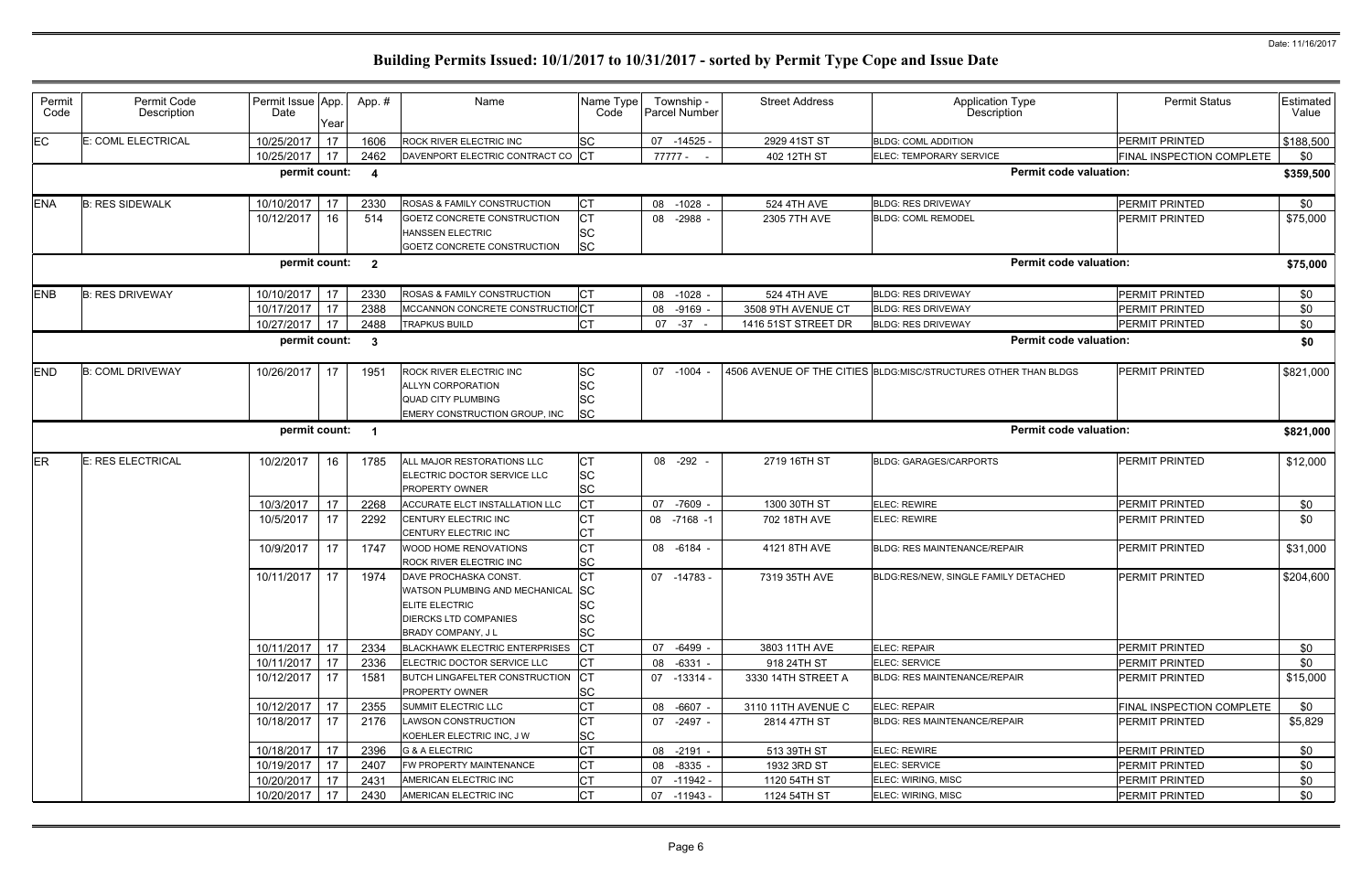| <b>ER</b><br><b>E: RES ELECTRICAL</b><br>10/20/2017<br>17<br>L & L ELECTRIC INC<br><b>CT</b><br>08<br>$-1993 -$<br>1823 18TH AVE<br><b>FINAL INSPECTION COMPLETE</b><br>2433<br><b>ELEC: REPAIR</b><br>17<br>LOVE ELECTRIC OF THE QUAD CITI<br>СT<br>$-3061 - 6$<br>ELEC: REPAIR<br>10/24/2017<br>2445<br>08<br><b>1521 ELM LN</b><br><b>FINAL INSPECTION COMPLETE</b><br>17<br>10/25/2017<br><b>CT</b><br>2458<br>07<br>$-103 - 1$<br><b>ELEC: REPAIR</b><br>ART-O-LITE ELECTRIC CO<br>1305 34TH ST<br><b>FINAL INSPECTION COMPLETE</b><br>10/25/2017<br>17<br><b>CT</b><br>$-6641$<br><b>PERMIT PRINTED</b><br>2459<br>07<br>PIZANO ELECTRIC INC<br>3722 14TH AVE<br>ELEC: WIRING, MISC<br>17<br>СT<br>10/25/2017<br><b>BLACKHAWK ELECTRIC ENTERPRISES</b><br><b>ELEC: REPAIR</b><br><b>FINAL INSPECTION COMPLETE</b><br>2457<br>08<br>$-7311 -$<br>250 53RD ST<br>17<br><b>CT</b><br>10/27/2017<br>PERMIT PRINTED<br>2374<br>BEAVER BUILDERS INC<br>07 -15040 -<br>6109 34TH AVENUE A CT<br>BLDG:RES/NEW, SINGLE FAMILY DETACHED<br>SC<br>AERO PLUMBING AND HEATING<br>SC<br>HANSSEN ELECTRIC<br>permit count:<br><b>Permit code valuation:</b><br>20<br>E: RES ELCT MTR RECNCT (6 MO)<br>FW PROPERTY MAINTENANCE<br>FINAL INSPECTION COMPLETE<br>ERM <sub>6</sub><br>10/24/2017<br>17<br>2104 18TH AVE<br>ELCT: ELCT MTR RECONNCT AFTER 6 MONTHS<br>2443<br>08 -91 -1<br>CТ<br><b>CT</b><br>FW PROPERTY MAINTENANCE<br><b>Permit code valuation:</b><br>permit count:<br>$\blacksquare$<br><b>EZC</b><br>E: EZ/COML, ELECTRICAL<br>10/11/2017<br>17<br>1964<br>GILMAN CUSTOM HOMES, INC<br>СT<br><b>BLDG: COML REMODEL</b><br><b>FINAL INSPECTION COMPLETE</b><br>08 -5503 -<br>1629 5TH AVE<br><b>DEMARLIE MAINTENANCE</b><br>SC<br>SC<br>TRI-CITY ELECTRIC COMPANY<br><b>CT</b><br>10/24/2017<br>17<br>1732<br>MIDWEST RECONSTRUCTION CO<br>08 -8259 -<br>421 19TH ST<br><b>BLDG: RES MAINTENANCE/REPAIR</b><br><b>PERMIT PRINTED</b><br>BLACKHAWK ELECTRIC ENTERPRISES SC<br><b>Permit code valuation:</b><br>permit count:<br>$\overline{\mathbf{2}}$<br><b>MC</b><br>M: COML MECHANICAL<br>10/3/2017<br>HODGE CONSTRUCTION CO INC<br>СT<br>07 -14534 -<br>1575 52ND AVE<br><b>BLDG: COML ADDITION</b><br>FINAL INSPECTION COMPLETE<br>17<br>1442 | \$0<br>\$0<br>\$0<br>\$0<br>\$0<br>\$191,000 |
|-----------------------------------------------------------------------------------------------------------------------------------------------------------------------------------------------------------------------------------------------------------------------------------------------------------------------------------------------------------------------------------------------------------------------------------------------------------------------------------------------------------------------------------------------------------------------------------------------------------------------------------------------------------------------------------------------------------------------------------------------------------------------------------------------------------------------------------------------------------------------------------------------------------------------------------------------------------------------------------------------------------------------------------------------------------------------------------------------------------------------------------------------------------------------------------------------------------------------------------------------------------------------------------------------------------------------------------------------------------------------------------------------------------------------------------------------------------------------------------------------------------------------------------------------------------------------------------------------------------------------------------------------------------------------------------------------------------------------------------------------------------------------------------------------------------------------------------------------------------------------------------------------------------------------------------------------------------------------------------------------------------------------------------------------------------------------------------------------------------------------------------------------------------------------------------------------------------------------------------------------------------|----------------------------------------------|
|                                                                                                                                                                                                                                                                                                                                                                                                                                                                                                                                                                                                                                                                                                                                                                                                                                                                                                                                                                                                                                                                                                                                                                                                                                                                                                                                                                                                                                                                                                                                                                                                                                                                                                                                                                                                                                                                                                                                                                                                                                                                                                                                                                                                                                                           |                                              |
|                                                                                                                                                                                                                                                                                                                                                                                                                                                                                                                                                                                                                                                                                                                                                                                                                                                                                                                                                                                                                                                                                                                                                                                                                                                                                                                                                                                                                                                                                                                                                                                                                                                                                                                                                                                                                                                                                                                                                                                                                                                                                                                                                                                                                                                           |                                              |
|                                                                                                                                                                                                                                                                                                                                                                                                                                                                                                                                                                                                                                                                                                                                                                                                                                                                                                                                                                                                                                                                                                                                                                                                                                                                                                                                                                                                                                                                                                                                                                                                                                                                                                                                                                                                                                                                                                                                                                                                                                                                                                                                                                                                                                                           |                                              |
|                                                                                                                                                                                                                                                                                                                                                                                                                                                                                                                                                                                                                                                                                                                                                                                                                                                                                                                                                                                                                                                                                                                                                                                                                                                                                                                                                                                                                                                                                                                                                                                                                                                                                                                                                                                                                                                                                                                                                                                                                                                                                                                                                                                                                                                           |                                              |
|                                                                                                                                                                                                                                                                                                                                                                                                                                                                                                                                                                                                                                                                                                                                                                                                                                                                                                                                                                                                                                                                                                                                                                                                                                                                                                                                                                                                                                                                                                                                                                                                                                                                                                                                                                                                                                                                                                                                                                                                                                                                                                                                                                                                                                                           |                                              |
|                                                                                                                                                                                                                                                                                                                                                                                                                                                                                                                                                                                                                                                                                                                                                                                                                                                                                                                                                                                                                                                                                                                                                                                                                                                                                                                                                                                                                                                                                                                                                                                                                                                                                                                                                                                                                                                                                                                                                                                                                                                                                                                                                                                                                                                           |                                              |
|                                                                                                                                                                                                                                                                                                                                                                                                                                                                                                                                                                                                                                                                                                                                                                                                                                                                                                                                                                                                                                                                                                                                                                                                                                                                                                                                                                                                                                                                                                                                                                                                                                                                                                                                                                                                                                                                                                                                                                                                                                                                                                                                                                                                                                                           |                                              |
|                                                                                                                                                                                                                                                                                                                                                                                                                                                                                                                                                                                                                                                                                                                                                                                                                                                                                                                                                                                                                                                                                                                                                                                                                                                                                                                                                                                                                                                                                                                                                                                                                                                                                                                                                                                                                                                                                                                                                                                                                                                                                                                                                                                                                                                           |                                              |
|                                                                                                                                                                                                                                                                                                                                                                                                                                                                                                                                                                                                                                                                                                                                                                                                                                                                                                                                                                                                                                                                                                                                                                                                                                                                                                                                                                                                                                                                                                                                                                                                                                                                                                                                                                                                                                                                                                                                                                                                                                                                                                                                                                                                                                                           | \$459,429                                    |
|                                                                                                                                                                                                                                                                                                                                                                                                                                                                                                                                                                                                                                                                                                                                                                                                                                                                                                                                                                                                                                                                                                                                                                                                                                                                                                                                                                                                                                                                                                                                                                                                                                                                                                                                                                                                                                                                                                                                                                                                                                                                                                                                                                                                                                                           | \$0                                          |
|                                                                                                                                                                                                                                                                                                                                                                                                                                                                                                                                                                                                                                                                                                                                                                                                                                                                                                                                                                                                                                                                                                                                                                                                                                                                                                                                                                                                                                                                                                                                                                                                                                                                                                                                                                                                                                                                                                                                                                                                                                                                                                                                                                                                                                                           | \$0                                          |
|                                                                                                                                                                                                                                                                                                                                                                                                                                                                                                                                                                                                                                                                                                                                                                                                                                                                                                                                                                                                                                                                                                                                                                                                                                                                                                                                                                                                                                                                                                                                                                                                                                                                                                                                                                                                                                                                                                                                                                                                                                                                                                                                                                                                                                                           | \$36,000                                     |
|                                                                                                                                                                                                                                                                                                                                                                                                                                                                                                                                                                                                                                                                                                                                                                                                                                                                                                                                                                                                                                                                                                                                                                                                                                                                                                                                                                                                                                                                                                                                                                                                                                                                                                                                                                                                                                                                                                                                                                                                                                                                                                                                                                                                                                                           |                                              |
|                                                                                                                                                                                                                                                                                                                                                                                                                                                                                                                                                                                                                                                                                                                                                                                                                                                                                                                                                                                                                                                                                                                                                                                                                                                                                                                                                                                                                                                                                                                                                                                                                                                                                                                                                                                                                                                                                                                                                                                                                                                                                                                                                                                                                                                           |                                              |
|                                                                                                                                                                                                                                                                                                                                                                                                                                                                                                                                                                                                                                                                                                                                                                                                                                                                                                                                                                                                                                                                                                                                                                                                                                                                                                                                                                                                                                                                                                                                                                                                                                                                                                                                                                                                                                                                                                                                                                                                                                                                                                                                                                                                                                                           | \$31,419                                     |
|                                                                                                                                                                                                                                                                                                                                                                                                                                                                                                                                                                                                                                                                                                                                                                                                                                                                                                                                                                                                                                                                                                                                                                                                                                                                                                                                                                                                                                                                                                                                                                                                                                                                                                                                                                                                                                                                                                                                                                                                                                                                                                                                                                                                                                                           |                                              |
|                                                                                                                                                                                                                                                                                                                                                                                                                                                                                                                                                                                                                                                                                                                                                                                                                                                                                                                                                                                                                                                                                                                                                                                                                                                                                                                                                                                                                                                                                                                                                                                                                                                                                                                                                                                                                                                                                                                                                                                                                                                                                                                                                                                                                                                           | \$67,419                                     |
|                                                                                                                                                                                                                                                                                                                                                                                                                                                                                                                                                                                                                                                                                                                                                                                                                                                                                                                                                                                                                                                                                                                                                                                                                                                                                                                                                                                                                                                                                                                                                                                                                                                                                                                                                                                                                                                                                                                                                                                                                                                                                                                                                                                                                                                           | \$260,329                                    |
| SC<br>BRADY COMPANY, J L                                                                                                                                                                                                                                                                                                                                                                                                                                                                                                                                                                                                                                                                                                                                                                                                                                                                                                                                                                                                                                                                                                                                                                                                                                                                                                                                                                                                                                                                                                                                                                                                                                                                                                                                                                                                                                                                                                                                                                                                                                                                                                                                                                                                                                  |                                              |
| SC<br>LIGHTING MAINTENANCE INC                                                                                                                                                                                                                                                                                                                                                                                                                                                                                                                                                                                                                                                                                                                                                                                                                                                                                                                                                                                                                                                                                                                                                                                                                                                                                                                                                                                                                                                                                                                                                                                                                                                                                                                                                                                                                                                                                                                                                                                                                                                                                                                                                                                                                            |                                              |
| SC<br>BRADY COMPANY, J L                                                                                                                                                                                                                                                                                                                                                                                                                                                                                                                                                                                                                                                                                                                                                                                                                                                                                                                                                                                                                                                                                                                                                                                                                                                                                                                                                                                                                                                                                                                                                                                                                                                                                                                                                                                                                                                                                                                                                                                                                                                                                                                                                                                                                                  |                                              |
| <b>CRAWFORD COMPANY</b>                                                                                                                                                                                                                                                                                                                                                                                                                                                                                                                                                                                                                                                                                                                                                                                                                                                                                                                                                                                                                                                                                                                                                                                                                                                                                                                                                                                                                                                                                                                                                                                                                                                                                                                                                                                                                                                                                                                                                                                                                                                                                                                                                                                                                                   |                                              |
| 10/17/2017<br>17<br><b>CT</b><br>2379<br>TOTAL MAINTENANCE INC<br>$07 - 331 - 3$<br>4700 38TH AVE<br>HTG: FURNACE/AC, REPLACE<br><b>PERMIT PRINTED</b>                                                                                                                                                                                                                                                                                                                                                                                                                                                                                                                                                                                                                                                                                                                                                                                                                                                                                                                                                                                                                                                                                                                                                                                                                                                                                                                                                                                                                                                                                                                                                                                                                                                                                                                                                                                                                                                                                                                                                                                                                                                                                                    | \$0                                          |
| 17<br>10/17/2017<br>5200 AVENUE OF THE CITIES ELEC: REMODEL<br>FINAL INSPECTION COMPLETE<br>2127<br><b>TRINITY ELECTRIC</b><br>07<br>$-42 - 3$                                                                                                                                                                                                                                                                                                                                                                                                                                                                                                                                                                                                                                                                                                                                                                                                                                                                                                                                                                                                                                                                                                                                                                                                                                                                                                                                                                                                                                                                                                                                                                                                                                                                                                                                                                                                                                                                                                                                                                                                                                                                                                            | \$6,450                                      |
| SC<br>PETERSEN PLUMBING AND HEATING                                                                                                                                                                                                                                                                                                                                                                                                                                                                                                                                                                                                                                                                                                                                                                                                                                                                                                                                                                                                                                                                                                                                                                                                                                                                                                                                                                                                                                                                                                                                                                                                                                                                                                                                                                                                                                                                                                                                                                                                                                                                                                                                                                                                                       |                                              |
| SC<br>KALE HEATING & AC                                                                                                                                                                                                                                                                                                                                                                                                                                                                                                                                                                                                                                                                                                                                                                                                                                                                                                                                                                                                                                                                                                                                                                                                                                                                                                                                                                                                                                                                                                                                                                                                                                                                                                                                                                                                                                                                                                                                                                                                                                                                                                                                                                                                                                   |                                              |
| 10/17/2017<br>СT<br>17<br>1851 AVENUE OF THE CITIES HTG: FURNACE/AC, REPLACE<br><b>PERMIT PRINTED</b><br>2381<br>KALE HEATING & AC<br>08 -5673 -                                                                                                                                                                                                                                                                                                                                                                                                                                                                                                                                                                                                                                                                                                                                                                                                                                                                                                                                                                                                                                                                                                                                                                                                                                                                                                                                                                                                                                                                                                                                                                                                                                                                                                                                                                                                                                                                                                                                                                                                                                                                                                          | \$0                                          |
| 17<br><b>CT</b><br>10/18/2017<br>DANCOR CONSTRUCTION, INC<br>07 -14482 -<br><b>BLDG: COML REMODEL</b><br>FINAL INSPECTION COMPLETE<br>1796<br>3930 44TH AVENUE DR                                                                                                                                                                                                                                                                                                                                                                                                                                                                                                                                                                                                                                                                                                                                                                                                                                                                                                                                                                                                                                                                                                                                                                                                                                                                                                                                                                                                                                                                                                                                                                                                                                                                                                                                                                                                                                                                                                                                                                                                                                                                                         | \$88,423                                     |
| SC<br>J.L. BRADY COMPANY                                                                                                                                                                                                                                                                                                                                                                                                                                                                                                                                                                                                                                                                                                                                                                                                                                                                                                                                                                                                                                                                                                                                                                                                                                                                                                                                                                                                                                                                                                                                                                                                                                                                                                                                                                                                                                                                                                                                                                                                                                                                                                                                                                                                                                  |                                              |
| SC<br>J.L. BRADY COMPANY                                                                                                                                                                                                                                                                                                                                                                                                                                                                                                                                                                                                                                                                                                                                                                                                                                                                                                                                                                                                                                                                                                                                                                                                                                                                                                                                                                                                                                                                                                                                                                                                                                                                                                                                                                                                                                                                                                                                                                                                                                                                                                                                                                                                                                  |                                              |
| 10/19/2017 17<br>08 -1203 -<br>716 17TH ST<br><b>PERMIT PRINTED</b><br>2410<br>HTG: ROOFTOP UNIT, REPLACE<br><b>SCHEBLER COMPANY</b>                                                                                                                                                                                                                                                                                                                                                                                                                                                                                                                                                                                                                                                                                                                                                                                                                                                                                                                                                                                                                                                                                                                                                                                                                                                                                                                                                                                                                                                                                                                                                                                                                                                                                                                                                                                                                                                                                                                                                                                                                                                                                                                      | \$0                                          |
| 17<br>10/30/2017<br>2507<br>СT<br>J.L. BRADY COMPANY<br>07 -13016 -<br>HTG: FURNACE/AC, REPLACE<br>PERMIT PRINTED<br>2101 52ND AVE                                                                                                                                                                                                                                                                                                                                                                                                                                                                                                                                                                                                                                                                                                                                                                                                                                                                                                                                                                                                                                                                                                                                                                                                                                                                                                                                                                                                                                                                                                                                                                                                                                                                                                                                                                                                                                                                                                                                                                                                                                                                                                                        | \$0                                          |
| <b>CT</b><br>17<br>10/30/2017<br>2495<br>07 -13021 -<br>2200 52ND AVE<br><b>PERMIT PRINTED</b><br><b>CRAWFORD COMPANY</b><br>HTG: ROOFTOP UNIT, REPLACE                                                                                                                                                                                                                                                                                                                                                                                                                                                                                                                                                                                                                                                                                                                                                                                                                                                                                                                                                                                                                                                                                                                                                                                                                                                                                                                                                                                                                                                                                                                                                                                                                                                                                                                                                                                                                                                                                                                                                                                                                                                                                                   | \$0                                          |
| <b>Permit code valuation:</b><br>permit count:<br>8                                                                                                                                                                                                                                                                                                                                                                                                                                                                                                                                                                                                                                                                                                                                                                                                                                                                                                                                                                                                                                                                                                                                                                                                                                                                                                                                                                                                                                                                                                                                                                                                                                                                                                                                                                                                                                                                                                                                                                                                                                                                                                                                                                                                       | \$355,202                                    |
| <b>MEZC</b><br>M: EZ/COML, MECHANICAL<br>10/25/2017<br>941 6TH ST<br>PERMIT PRINTED<br>16<br>2794<br>RUSSELL CONSTRUCTION<br>08 -5348 -<br>BLDG:COML/NEW, HOSPITALS/INSTITUTIONAL<br>CТ                                                                                                                                                                                                                                                                                                                                                                                                                                                                                                                                                                                                                                                                                                                                                                                                                                                                                                                                                                                                                                                                                                                                                                                                                                                                                                                                                                                                                                                                                                                                                                                                                                                                                                                                                                                                                                                                                                                                                                                                                                                                   | #########                                    |
| SC<br><b>RUSSELL CONSTRUCTION</b>                                                                                                                                                                                                                                                                                                                                                                                                                                                                                                                                                                                                                                                                                                                                                                                                                                                                                                                                                                                                                                                                                                                                                                                                                                                                                                                                                                                                                                                                                                                                                                                                                                                                                                                                                                                                                                                                                                                                                                                                                                                                                                                                                                                                                         |                                              |
| SC<br>TRI-CITY ELECTRIC COMPANY                                                                                                                                                                                                                                                                                                                                                                                                                                                                                                                                                                                                                                                                                                                                                                                                                                                                                                                                                                                                                                                                                                                                                                                                                                                                                                                                                                                                                                                                                                                                                                                                                                                                                                                                                                                                                                                                                                                                                                                                                                                                                                                                                                                                                           |                                              |
| SC<br><b>CRAWFORD COMPANY</b>                                                                                                                                                                                                                                                                                                                                                                                                                                                                                                                                                                                                                                                                                                                                                                                                                                                                                                                                                                                                                                                                                                                                                                                                                                                                                                                                                                                                                                                                                                                                                                                                                                                                                                                                                                                                                                                                                                                                                                                                                                                                                                                                                                                                                             |                                              |
| SC<br>TRI-CITY ELECTRIC COMPANY                                                                                                                                                                                                                                                                                                                                                                                                                                                                                                                                                                                                                                                                                                                                                                                                                                                                                                                                                                                                                                                                                                                                                                                                                                                                                                                                                                                                                                                                                                                                                                                                                                                                                                                                                                                                                                                                                                                                                                                                                                                                                                                                                                                                                           |                                              |
| SC<br>RYAN AND ASSOCIATES, INC                                                                                                                                                                                                                                                                                                                                                                                                                                                                                                                                                                                                                                                                                                                                                                                                                                                                                                                                                                                                                                                                                                                                                                                                                                                                                                                                                                                                                                                                                                                                                                                                                                                                                                                                                                                                                                                                                                                                                                                                                                                                                                                                                                                                                            |                                              |
| <b>SC</b><br><b>SCHEBLER COMPANY</b>                                                                                                                                                                                                                                                                                                                                                                                                                                                                                                                                                                                                                                                                                                                                                                                                                                                                                                                                                                                                                                                                                                                                                                                                                                                                                                                                                                                                                                                                                                                                                                                                                                                                                                                                                                                                                                                                                                                                                                                                                                                                                                                                                                                                                      |                                              |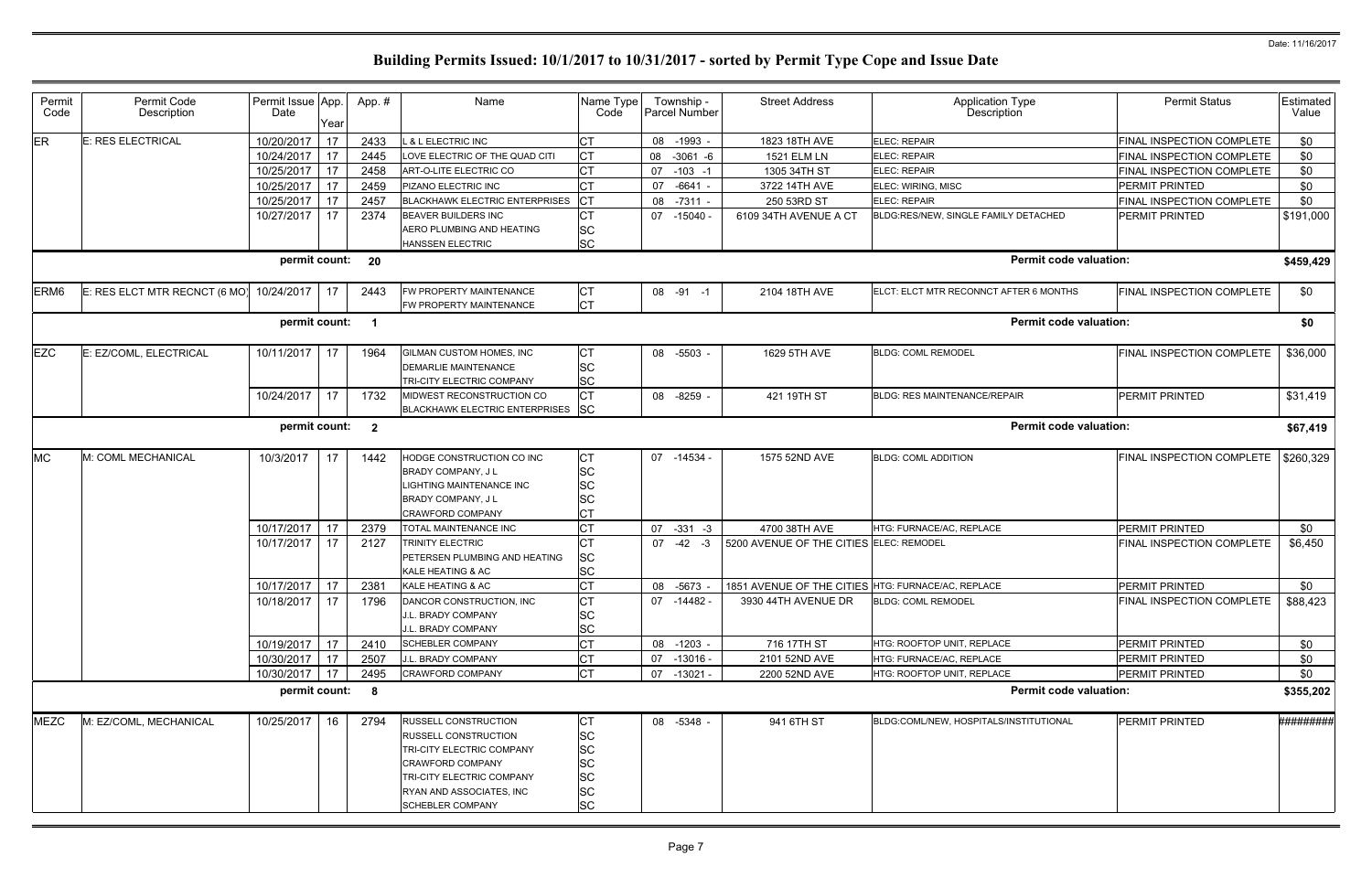| Permit<br>Code | Permit Code<br>Description | Permit Issue App.<br>Date | Year | App.# | Name                                          | Name Type<br>Code | Township -<br><b>Parcel Number</b> | <b>Street Address</b> | <b>Application Type</b><br>Description | <b>Permit Status</b>      | Estimated<br>Value |
|----------------|----------------------------|---------------------------|------|-------|-----------------------------------------------|-------------------|------------------------------------|-----------------------|----------------------------------------|---------------------------|--------------------|
|                |                            | permit count:             |      |       |                                               |                   |                                    |                       | <b>Permit code valuation:</b>          |                           | \$21,641,000       |
| <b>MR</b>      | M: RES MECHANICAL          | 10/2/2017                 | 17   | 2260  | <b>GABRILSON HEATING &amp; AC</b>             | CТ                | 07 -14509                          | 3416 77TH STREET CT   | HTG: FURNACE/AC, REPLACE               | PERMIT PRINTED            | \$0                |
|                |                            | 10/2/2017                 | 17   | 2261  | <b>SCHEBLER COMPANY</b>                       | <b>CT</b>         | $-6903 -$<br>08                    | 1433 25TH AVE         | HTG: FURNACE/AC, REPLACE               | PERMIT PRINTED            | \$0                |
|                |                            | 10/6/2017                 | 17   | 2305  | J.L. BRADY COMPANY                            |                   | 07<br>-14449 -                     | 7714 35TH AVE         | HTG: AIR CONDITIONING, REPLACE         | PERMIT PRINTED            | \$0                |
|                |                            | 10/6/2017                 | 17   | 2306  | KALE HEATING & AC                             |                   | $-35 - A$<br>07                    | 1205 52ND STREET DR   | HTG: FURNACE/AC, REPLACE               | <b>PERMIT PRINTED</b>     | \$0                |
|                |                            | 10/6/2017                 | 17   | 2303  | KALE HEATING & AC                             |                   | 07<br>-5640 -                      | 2303 45TH ST          | HTG: FURNACE/AC, REPLACE               | PERMIT PRINTED            | \$0                |
|                |                            | 10/6/2017                 | 17   | 2304  | J.L. BRADY COMPANY                            | C1                | -7673<br>07                        | 2401 23RD AVENUE B    | HTG: FURNACE/AC, REPLACE               | PERMIT PRINTED            | \$0                |
|                |                            | 10/10/2017                | 17   | 2332  | O'DELLS HEATING AND AC                        |                   | $-2736 -$<br>08                    | 417 51ST ST           | HTG: FURNACE/AC, REPLACE               | <b>PERMIT PRINTED</b>     | \$0                |
|                |                            | 10/11/2017                | 17   | 2337  | KALE HEATING & AC                             |                   | 07<br>$-2370 -$                    | 2502 30TH ST          | HTG: BOILER/FURNACE, REPLACE           | PERMIT PRINTED            | \$0                |
|                |                            | 10/11/2017                | 17   | 2335  | <b>GABRILSON HEATING &amp; AC</b>             | СT                | 07<br>$-2836 - A$                  | 3411 14TH ST          | HTG: OTHER, INSTALL/REPLACE            | PERMIT PRINTED            | \$0                |
|                |                            | 10/12/2017                | 17   | 2362  | TOTAL MAINTENANCE INC                         |                   | 07<br>$-11939$                     | 4602 25TH AVENUE CT   | HTG: FURNACE/AC, REPLACE               | PERMIT PRINTED            | \$0                |
|                |                            | 10/12/2017                | 17   | 2363  | <b>FAMILY HEATING &amp; COOLING</b>           | <b>CT</b>         | -7302 -<br>07                      | 4519 11TH AVENUE A    | HTG: FURNACE/AC, REPLACE               | PERMIT PRINTED            | \$0                |
|                |                            | 10/16/2017                | 17   | 2373  | <b>SCHEBLER COMPANY</b>                       |                   | 07 -11851                          | 2804 36TH ST          | HTG: FURNACE/AC, REPLACE               | PERMIT PRINTED            | \$0                |
|                |                            | 10/16/2017                | 17   | 2372  | <b>CRAWFORD COMPANY</b>                       |                   | -8890<br>08                        | 1177 33RD ST          | HTG: FURNACE/AC, REPLACE               | PERMIT PRINTED            | \$0                |
|                |                            | 10/16/2017                | 17   | 237'  | PRECISION AIR HTG & AC INC                    |                   | $-9252 -$<br>08                    | 3327 2ND STREET CT    | HTG: FURNACE/AC, REPLACE               | PERMIT PRINTED            | \$0                |
|                |                            | 10/18/2017                | 17   | 2395  | JK PLUMBING & HEATING                         | СT                | $-5617 -$<br>07                    | 2424 45TH ST          | HTG: FURNACE/AC, REPLACE               | FINAL INSPECTION COMPLETE | \$0                |
|                |                            | 10/18/2017                | 17   | 2403  | KALE HEATING & AC                             | СT                | $-261$<br>08                       | 2827 15TH STREET A    | HTG: FURNACE/AC, REPLACE               | <b>PERMIT PRINTED</b>     | \$0                |
|                |                            | 10/18/2017                | 17   | 2394  | CBC PLUMBING HEATING & AIR LLC                | IСТ               | 08 -6093 -2                        | 3326 PARK 16TH ST     | HTG: AIR CONDITIONING, REPLACE         | PERMIT PRINTED            | \$0                |
|                |                            | 10/18/2017                | 17   | 2398  | <b>HEATCO SERVICE COMPANY</b>                 | СT                | 08 - 866                           | <b>156 4TH AVE</b>    | HTG: FURNACE/AC, REPLACE               | PERMIT PRINTED            | \$0                |
|                |                            | 10/19/2017                | 17   | 2174  | IRVINE CONSTRUCTION COMPANY<br>PROPERTY OWNER | SC                | 08 -3451 -3                        | 3217 9TH ST           | <b>BLDG: RES MAINTENANCE/REPAIR</b>    | <b>PERMIT PRINTED</b>     | \$11,800           |
|                |                            | 10/19/2017                | 17   | 2409  | FREED HEATING & AC                            |                   | 08 -6261                           | 447 46TH ST           | HTG: FURNACE/AC, REPLACE               | PERMIT PRINTED            | \$0                |
|                |                            | 10/20/2017                | 17   | 2417  | FIERS PLUMBING & HEATING                      |                   | 08 -1403 -                         | 846 15TH STREET A     | HTG: CHIMNEY, INSTALL                  | FINAL INSPECTION COMPLETE | \$0                |
|                |                            | 10/20/2017                | 17   | 2425  | FREED HEATING & AC                            | <b>CT</b>         | $-2154$<br>08                      | 431 40TH ST           | HTG: FURNACE/AC, REPLACE               | PERMIT PRINTED            | \$0                |
|                |                            | 10/23/2017                | 17   | 2434  | ALLISON PLBG, HTG & AIR                       |                   | 07<br>$-11831$                     | 3512 32ND AVE         | HTG: FURNACE/AC, REPLACE               | FINAL INSPECTION COMPLETE | \$0                |
|                |                            | 10/24/2017                | 17   | 2455  | J.L. BRADY COMPANY                            | C <sub>1</sub>    | $-12100$<br>07                     | 3507 56TH STREET PL   | HTG: FURNACE/AC, REPLACE               | <b>PERMIT PRINTED</b>     | \$0                |
|                |                            | 10/24/2017                | 17   | 2454  | KALE HEATING & AC                             |                   | -7848 -<br>07                      | 3100 27TH AVE         | HTG: FURNACE/AC, REPLACE               | PERMIT PRINTED            | \$0                |
|                |                            | 10/24/2017                | 17   | 2453  | KALE HEATING & AC                             | СT                | 08 -8720 -                         | 1705 27TH AVE         | HTG: FURNACE/AC, REPLACE               | PERMIT PRINTED            | \$0                |
|                |                            | 10/26/2017                | 17   | 2476  | J.L. BRADY COMPANY                            |                   | 07 -916 -5                         | 1938 42ND ST          | HTG: FURNACE/AC, REPLACE               | PERMIT PRINTED            | \$0                |
|                |                            | 10/26/2017 17             |      | 2480  | ADVANCED MECH. & GEOTHERMAL                   | <b>CT</b>         | 08 -3149 -                         | 1829 3RD ST           | HTG: FURNACE/AC, REPLACE               | PERMIT PRINTED            | \$0                |
|                |                            | 10/26/2017                | 17   | 2475  | J.L. BRADY COMPANY                            | СT                | 08<br>-8591 -                      | 3715 10TH AVENUE CT   | HTG: FURNACE/AC, REPLACE               | PERMIT PRINTED            | \$0                |
|                |                            | 10/30/2017                | 17   | 2509  | <b>SCHEBLER COMPANY</b>                       |                   | $07 - 11558$                       | 1130 54TH STREET A    | HTG: FURNACE/AC, REPLACE               | PERMIT PRINTED            | \$0                |
|                |                            | 10/30/2017                | 17   | 2502  | DOUG'S HEATING & AIR COND                     | <b>CT</b>         | 07 -11942 -                        | 1120 54TH ST          | HTG: OTHER, INSTALL/REPLACE            | PERMIT PRINTED            | \$0                |
|                |                            | 10/30/2017                | 17   | 2501  | DOUG'S HEATING & AIR COND                     | C <sub>1</sub>    | 07 -11943 -                        | 1124 54TH ST          | <b>HTG: OTHER. INSTALL/REPLACE</b>     | PERMIT PRINTED            | \$0                |
|                |                            | 10/30/2017                | 17   | 2506  | J.L. BRADY COMPANY                            | C <sub>1</sub>    | $-12408 -$<br>07                   | 3913 24TH ST          | HTG: FURNACE/AC, REPLACE               | PERMIT PRINTED            | \$0                |
|                |                            | 10/30/2017                | 17   | 2504  | J.L. BRADY COMPANY                            |                   | $-12412 -$<br>07                   | 2402 39TH AVE         | HTG: FURNACE/AC, REPLACE               | PERMIT PRINTED            | \$0                |
|                |                            | 10/30/2017                | 17   | 2508  | KLAUER HEATING & AC LTD                       | СT                | 07 -8265 -                         | 1120 52ND STREET CT   | HTG: FURNACE/AC, REPLACE               | FINAL INSPECTION COMPLETE | \$0                |
|                |                            | 10/30/2017                | 17   | 2500  | KALE HEATING & AC                             | СT                | $-2676 -$<br>08                    | 239 50TH ST           | HTG: FURNACE/AC, REPLACE               | PERMIT PRINTED            | \$0                |
|                |                            | 10/30/2017                | 17   | 2494  | DOUG'S HEATING & AIR COND                     | C1                | -3547 -<br>08                      | 1035 25TH AVENUE CT   | HTG: OTHER, INSTALL/REPLACE            | PERMIT PRINTED            | \$0                |
|                |                            | 10/30/2017                | 17   | 2503  | KLAUER HEATING & AC LTD                       |                   | 08<br>-5718 -17                    | 3702 8TH AVE          | <b>HTG: GAS PIPING</b>                 | PERMIT PRINTED            | \$0                |
|                |                            | 10/30/2017                | 17   | 2505  | TOTAL MAINTENANCE INC                         | СT                | 08<br>-7927 -                      | 1402 19TH AVE         | HTG: FURNACE/AC, REPLACE               | PERMIT PRINTED            | \$0                |
|                |                            | permit count:             |      | 39    |                                               |                   |                                    |                       | <b>Permit code valuation:</b>          |                           | \$11,800           |
| <b>MRM</b>     | M: RES MECH METER SET      | 10/18/2017 17             |      | 2399  | HEATCO SERVICE COMPANY                        | <b>CT</b>         | 08 -5791 -                         | 1210 5TH AVE          | HTG: GAS MTR RECONNECT AFTER 6 MONTHS  | FINAL INSPECTION COMPLETE | \$0                |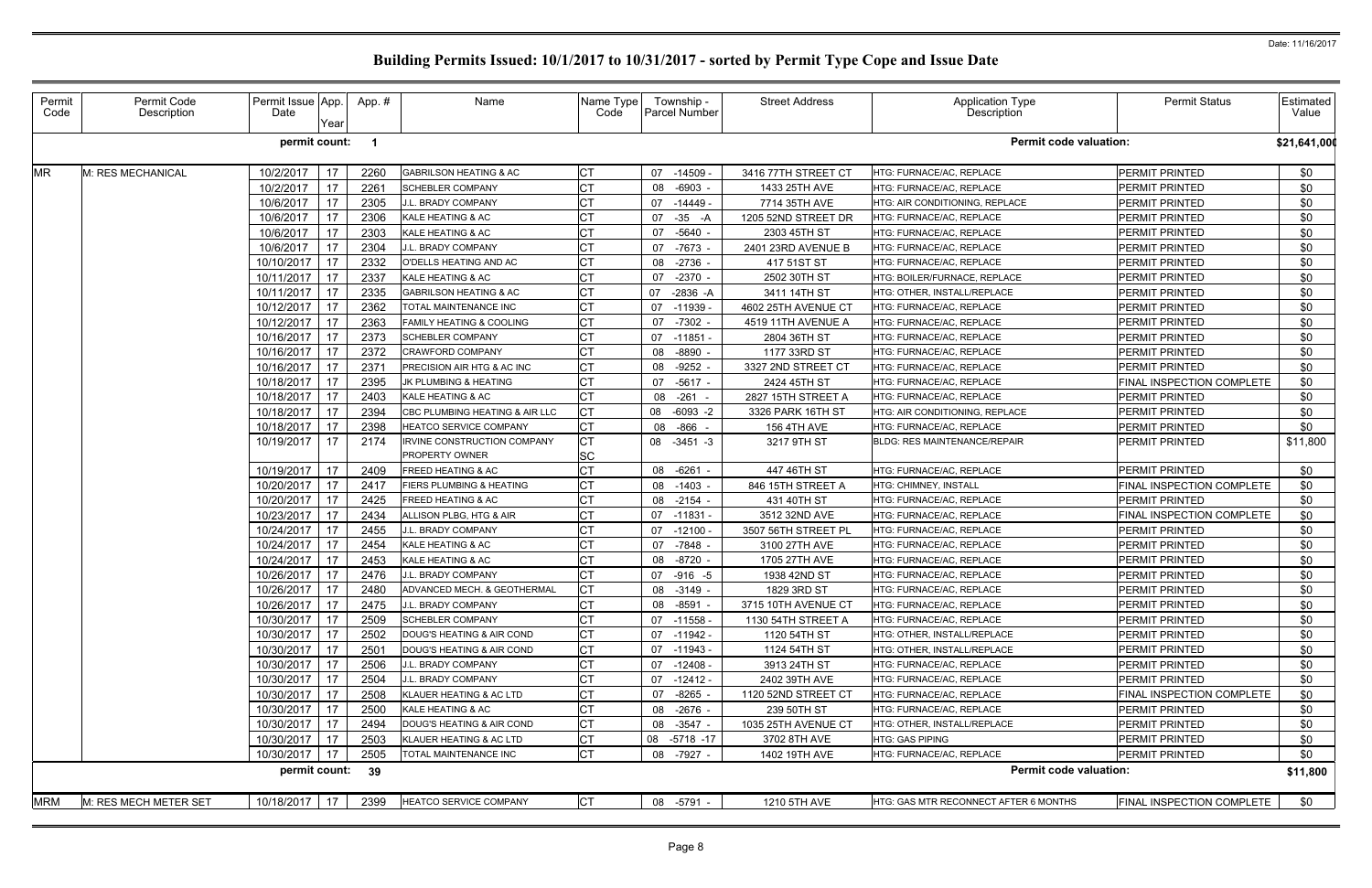| Permit<br>Code   | Permit Code<br>Description                    | Permit Issue App.<br>Date | Year | App.#                   | Name                                                                          | Name Type<br>Code     |    | Township -<br>Parcel Number | <b>Street Address</b> | <b>Application Type</b><br>Description                           | <b>Permit Status</b>             | Estimated<br>Value |
|------------------|-----------------------------------------------|---------------------------|------|-------------------------|-------------------------------------------------------------------------------|-----------------------|----|-----------------------------|-----------------------|------------------------------------------------------------------|----------------------------------|--------------------|
|                  |                                               | permit count:             |      | - 1                     |                                                                               |                       |    |                             |                       | <b>Permit code valuation:</b>                                    |                                  | \$0                |
| <b>PC</b>        | P: COML PLUMBING                              | 10/3/2017                 | 17   | 2266                    | ALL ACTION PLUMBING                                                           | <b>CT</b>             |    | 07 -13660                   | 1510 48TH STREET PL   | PLBG: CROSS CONNECTION REPAIRS                                   | FINAL INSPECTION COMPLETE        | \$0                |
|                  |                                               | 10/3/2017                 | 17   | 2265                    | J.L. BRADY COMPANY                                                            | <b>CT</b>             | 07 | $-13755 -$                  | 612 35TH AVE          | PLBG: CROSS CONNECTION REPAIRS                                   | FINAL INSPECTION COMPLETE        | \$0                |
|                  |                                               | 10/6/2017                 | 17   | 1951                    | ROCK RIVER ELECTRIC INC                                                       | SC                    | 07 | -1004 -                     |                       | 4506 AVENUE OF THE CITIES BLDG: MISC/STRUCTURES OTHER THAN BLDGS | FINAL INSPECTION COMPLETE        | \$821,000          |
|                  |                                               |                           |      |                         | ALLYN CORPORATION                                                             | <b>SC</b>             |    |                             |                       |                                                                  |                                  |                    |
|                  |                                               |                           |      |                         | <b>QUAD CITY PLUMBING</b>                                                     | <b>SC</b>             |    |                             |                       |                                                                  |                                  |                    |
|                  |                                               |                           |      |                         | EMERY CONSTRUCTION GROUP, INC                                                 | <b>SC</b>             |    |                             |                       |                                                                  |                                  |                    |
|                  |                                               | 10/20/2017                | 17   | 2234                    | <b>RW CONSTRUCTION</b>                                                        | <b>CT</b>             |    | 08 -7168 -1                 | 702 18TH AVE          | <b>BLDG: COML REMODEL</b>                                        | <b>PERMIT PRINTED</b>            | \$97,000           |
|                  |                                               |                           |      |                         | CENTURY ELECTRIC INC                                                          | <b>SC</b>             |    |                             |                       |                                                                  |                                  |                    |
|                  |                                               |                           |      |                         | <b>CRAWFORD COMPANY</b>                                                       | <b>SC</b>             |    |                             |                       |                                                                  |                                  |                    |
|                  |                                               | permit count:             |      | -4                      |                                                                               |                       |    |                             |                       | <b>Permit code valuation:</b>                                    |                                  | \$918,000          |
| PCM6             | P: COML GAS MTR RECONCT (6 M 10/25/2017       |                           | 17   | 2474                    | <b>WEST MAINTENANCE INC</b>                                                   | <b>CT</b>             |    | 07 -12124 -                 | 3820 25TH ST          | HTG: GAS MTR RECONNECT AFTER 6 MONTHS                            | FINAL INSPECTION COMPLETE        | \$0                |
|                  |                                               | permit count:             |      | - 1                     |                                                                               |                       |    |                             |                       | <b>Permit code valuation:</b>                                    |                                  | \$0                |
| PCR <sub>6</sub> | P: RES GAS MTR RECONCT (6 MO                  | 10/4/2017                 | 17   | 2288                    | ALL ACTION PLUMBING                                                           | <b>CT</b>             | 07 | -6499                       | 3803 11TH AVE         | PLBG: GAS MTR RECONNECT AFTER 6 MONTHS                           | <b>PERMIT PRINTED</b>            | \$0                |
|                  |                                               | 10/6/2017                 | 17   | 2302                    | J.L. BRADY COMPANY                                                            | <b>CT</b>             | 07 | $-6519$                     | 1113 38TH STREET CT   | PLBG: GAS MTR RECONNECT AFTER 6 MONTHS                           | FINAL INSPECTION COMPLETE        | \$0                |
|                  |                                               | 10/9/2017                 | 17   | 2321                    | <b>BITLER HEATING</b>                                                         | <b>CT</b>             | 07 | $-275$                      | 3518 70TH ST          | HTG: GAS MTR RECONNECT AFTER 6 MONTHS                            | FINAL INSPECTION COMPLETE        | \$0                |
|                  |                                               | 10/9/2017                 | 17   | 2324                    | J.L. BRADY COMPANY                                                            | <b>CT</b>             | 07 | $-2831$                     | 3433 14TH ST          | PLBG: GAS MTR RECONNECT AFTER 6 MONTHS                           | FINAL INSPECTION COMPLETE        | \$0                |
|                  |                                               | 10/9/2017                 | 17   | 2322                    | <b>BITLER HEATING</b>                                                         | <b>CT</b>             | 08 | $-7019$ -                   | 5125 8TH AVE          | HTG: GAS MTR RECONNECT AFTER 6 MONTHS                            | FINAL INSPECTION COMPLETE        | \$0                |
|                  |                                               | 10/10/2017                | 17   | 2325                    | ALLISON PLUMBING AND HEATING                                                  | <b>CT</b>             | 07 | $-6499$                     | 3803 11TH AVE         | PLBG: GAS MTR RECONNECT AFTER 6 MONTHS                           | FINAL INSPECTION COMPLETE        | \$0                |
|                  |                                               | 10/11/2017                | 17   | 2353                    | A+ PLUMBING                                                                   | <b>CT</b>             | 07 | $-10152$                    | 4608 50TH ST          | PLBG: GAS MTR RECONNECT AFTER 6 MONTHS                           | FINAL INSPECTION COMPLETE        | \$0                |
|                  |                                               | 10/11/2017                | 17   | 2351                    | <b>BITLER HEATING</b>                                                         | <b>CT</b>             | 08 | $-6607$ -                   | 3110 11TH AVENUE C    | HTG: GAS MTR RECONNECT AFTER 6 MONTHS                            | <b>FINAL INSPECTION COMPLETE</b> | \$0                |
|                  |                                               | 10/16/2017                | 17   | 2370                    | J.L. BRADY COMPANY                                                            | IСТ                   | 08 | $-3861$                     | 744 23RD AVENUE CT    | PLBG: GAS MTR RECONNECT AFTER 6 MONTHS                           | FINAL INSPECTION COMPLETE        | \$0                |
|                  |                                               | 10/18/2017                | 17   | 2402                    | CRAWFORD COMPANY                                                              | <b>CT</b>             | 08 | -4356                       | 1520 12TH AVE         | PLBG: GAS MTR RECONNECT AFTER 6 MONTHS                           | FINAL INSPECTION COMPLETE        | \$0                |
|                  |                                               | 10/20/2017                | 17   | 2398                    | <b>HEATCO SERVICE COMPANY</b>                                                 | <b>CT</b>             | 08 | -866                        | <b>156 4TH AVE</b>    | HTG: FURNACE/AC, REPLACE                                         | <b>PERMIT PRINTED</b>            | \$0                |
|                  |                                               | 10/26/2017                | 17   | 2479                    | ALL ACTION PLUMBING                                                           | lст                   | 07 | $-9545$                     | 3128 12TH AVE         | PLBG: GAS MTR RECONNECT AFTER 6 MONTHS                           | FINAL INSPECTION COMPLETE        | \$0                |
|                  |                                               | permit count:             |      | 12                      |                                                                               |                       |    |                             |                       | <b>Permit code valuation:</b>                                    |                                  | \$0                |
|                  | PCTY P: IN-HOUSE PLBG REPAIRS                 | $10/24/2017$ 17 2452      |      |                         | PETERSEN PLUMBING AND HEATING CT                                              |                       |    | 08 -8259 -                  | 421 19TH ST           | PLBG: IN-HOUSE REPAIRS                                           | FINAL INSPECTION COMPLETE        | \$0                |
|                  |                                               | permit count: 1           |      |                         |                                                                               |                       |    |                             |                       | <b>Permit code valuation:</b>                                    |                                  | \$0                |
| <b>PCWH</b>      | P: COML WATER HEATER                          | 10/11/2017 17             |      | 2341                    | <b>CRAWFORD COMPANY</b>                                                       | <b>CT</b>             |    | 08 -1152 -                  | 506 15TH ST           | PLBG: WATER HEATER                                               | PERMIT PRINTED                   | \$0                |
|                  |                                               | permit count:             |      | $\overline{\mathbf{1}}$ |                                                                               |                       |    |                             |                       | <b>Permit code valuation:</b>                                    |                                  | \$0                |
| <b>PDR</b>       | $P:$ RES DISCONNECT SWR/WTR S 10/19/2017   17 |                           |      | 2408                    | HOMETOWN PLUMBING AND HEATING CT                                              |                       |    | 08 -438 -                   | 718 21ST STREET A     | PLBG: DISCONNECT WATER & SEWER SERVICE                           | FINAL INSPECTION COMPLETE        | \$0                |
|                  |                                               | permit count:             |      | $\overline{\mathbf{1}}$ |                                                                               |                       |    |                             |                       | <b>Permit code valuation:</b>                                    |                                  | \$0                |
| <b>PEZC</b>      | P: EZ/COML, PLUMBING                          | 10/6/2017                 | 17   | 1964                    | GILMAN CUSTOM HOMES, INC<br>DEMARLIE MAINTENANCE<br>TRI-CITY ELECTRIC COMPANY | СT<br>SC<br><b>SC</b> |    | 08 -5503 -                  | 1629 5TH AVE          | <b>BLDG: COML REMODEL</b>                                        | FINAL INSPECTION COMPLETE        | \$36,000           |
|                  |                                               | 10/17/2017 17             |      | 2376                    | AERO PLUMBING AND HEATING                                                     | <b>CT</b>             |    | 08 -5435 -                  | 1526 RIVER DR         | PLBG: INSTALLATION, COMMERCIAL                                   | FINAL INSPECTION COMPLETE        | \$0                |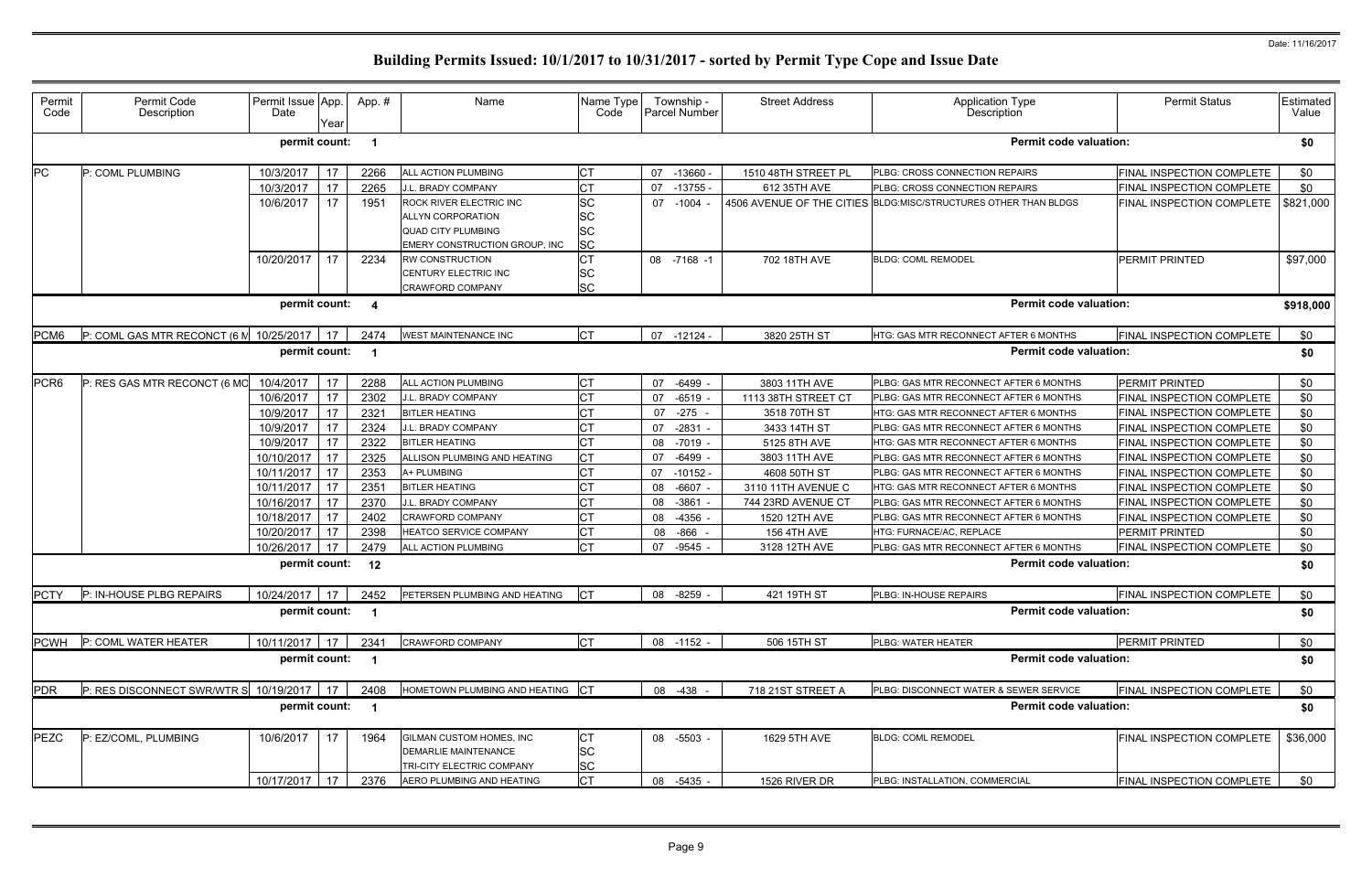| Permit<br>Code | Permit Code<br>Description | Permit Issue App.<br>Date<br>Year | App.#                   | Name                                                                              | Name Type<br>Code                   | Township -<br>Parcel Number | <b>Street Address</b>                | <b>Application Type</b><br>Description | <b>Permit Status</b>      | Estimated<br>Value |
|----------------|----------------------------|-----------------------------------|-------------------------|-----------------------------------------------------------------------------------|-------------------------------------|-----------------------------|--------------------------------------|----------------------------------------|---------------------------|--------------------|
|                |                            | permit count:                     | $\overline{\mathbf{2}}$ |                                                                                   |                                     |                             |                                      | <b>Permit code valuation:</b>          |                           | \$36,000           |
| PPSC           | P: SEWER CLEANING          | 10/6/2017<br>95                   | 466                     | ROTO-ROOTER SEWER CLEANING<br>ROTO-ROOTER SEWER CLEANING                          | <b>CT</b><br><b>CT</b>              | $07 - 13020$                | 2601 52ND AVE                        | PLBG: SEWER CLEANING                   | <b>PERMIT PRINTED</b>     | \$0                |
|                |                            | permit count:                     | - 1                     |                                                                                   |                                     |                             |                                      | <b>Permit code valuation:</b>          |                           | \$0                |
| <b>PR</b>      | P: RES PLUMBING            | 10/6/2017<br>17                   | 2290                    | /ILLAGE HOME STORES, INC<br>WATSON PLUMBING AND MECHANICAL SC                     | СT                                  | 07 -7609 -                  | 1300 30TH ST                         | <b>BLDG: RES REMODEL</b>               | FINAL INSPECTION COMPLETE | \$24,000           |
|                |                            | 10/10/2017<br>17                  | 1297                    | <b>DURHAM CONSTRUCTION</b><br><b>JLTIMATE ELECTRIC UNLIMITED</b><br><b>CJ NOW</b> | <b>CT</b><br><b>SC</b><br><b>SC</b> | 08 -7401 -                  | 1007 23RD AVE                        | <b>BLDG: RES ADDITION</b>              | PERMIT PRINTED            | \$21,500           |
|                |                            | 17<br>10/10/2017                  | 2333                    | <b>NEELS PLUMBING</b>                                                             | <b>CT</b>                           | 08 -7407 -                  | 2128 11TH ST                         | PLBG: WATER SERVICE REPLACEMENT        | FINAL INSPECTION COMPLETE | \$0                |
|                |                            | 10/17/2017<br>17                  | 2377                    | HOMETOWN PLUMBING & HEATING CO                                                    | <b>CT</b>                           | 07<br>$-13419$              | 1525 32ND ST                         | PLBG: SEWER REPAIR                     | FINAL INSPECTION COMPLETE | \$0                |
|                |                            | 10/18/2017<br>17                  | 2393                    | <b>CJ NOW</b>                                                                     | СT                                  | 07<br>-8032 -               | 3320 16TH ST                         | PLBG: SEWER REPAIR                     | PERMIT PRINTED            | \$0                |
|                |                            | 10/18/2017<br>17                  | 2397                    | <b>CJ NOW</b>                                                                     | <b>CT</b>                           | 08<br>$-8187 -$             | 1175 27TH ST                         | PLBG: WATER SERVICE REPLACEMENT        | FINAL INSPECTION COMPLETE | \$0                |
|                |                            | 17<br>10/23/2017                  | 2374                    | BEAVER BUILDERS INC<br>AERO PLUMBING AND HEATING<br>HANSSEN ELECTRIC              | СT<br><b>SC</b><br><b>SC</b>        | 07 -15040                   | 6109 34TH AVENUE A CT                | BLDG:RES/NEW, SINGLE FAMILY DETACHED   | PERMIT PRINTED            | \$191,000          |
|                |                            | 10/27/2017<br>17                  | 1597                    | PROPERTY OWNER<br><b>BLACKHAWK ELECTRIC ENTERPRISES</b><br>THREE SAINTS PLUMBING  | СT<br><b>SC</b><br><b>SC</b>        | 08 -3149 -                  | 1829 3RD ST                          | <b>BLDG: RES REMODEL</b>               | <b>PERMIT PRINTED</b>     | \$26,000           |
|                |                            | 10/30/2017<br>17                  | 2497                    | HOMETOWN PLUMBING AND HEATING                                                     | Iст                                 | 08 -7534 -                  | 2115 15TH STREET A                   | PLBG: SEWER REPAIR                     | FINAL INSPECTION COMPLETE | \$0                |
|                |                            | permit count:                     | - 9                     |                                                                                   |                                     |                             |                                      | <b>Permit code valuation:</b>          |                           | \$262,500          |
| <b>PRWH</b>    | P: RES WATER HEATER        | 10/3/2017<br>17                   | 2269                    | WATSON PLUMBING AND MECHANICAL                                                    | . ICT                               | $-10648 -$<br>07            | 4711 50TH STREET CT                  | PLBG: WATER HEATER                     | PERMIT PRINTED            | \$0                |
|                |                            | 17<br>10/3/2017                   | 2267                    | ALL ACTION PLUMBING                                                               | <b>CT</b>                           | $-12097 -$<br>07            | 3501 56TH STREET PL                  | PLBG: WATER HEATER                     | PERMIT PRINTED            | \$0                |
|                |                            | 10/3/2017<br>17                   | 2270                    | WATSON PLUMBING AND MECHANICAL                                                    | <b>CT</b>                           | 08 -1978 -                  | 1707 16TH AVE                        | PLBG: WATER HEATER                     | <b>PERMIT PRINTED</b>     | \$0                |
|                |                            | 17<br>10/11/2017                  | 2339                    | TOTAL MAINTENANCE INC                                                             | <b>CT</b>                           | 07<br>$-2199$               | 2510 28TH ST                         | PLBG: WATER HEATER                     | PERMIT PRINTED            | \$0                |
|                |                            | 17<br>10/11/2017                  | 2340                    | TOTAL MAINTENANCE INC                                                             | <b>CT</b>                           | 08 -2712 -                  | 443 52ND ST                          | PLBG: WATER HEATER                     | <b>PERMIT PRINTED</b>     | \$0                |
|                |                            | 17<br>10/12/2017                  | 2360                    | ALL ACTION PLUMBING                                                               | СT                                  | -13790 -<br>07              | 7402 37TH AVE                        | PLBG: WATER HEATER                     | PERMIT PRINTED            | \$0                |
|                |                            | 10/12/2017 17                     | 2361                    | ALL ACTION PLUMBING                                                               | Iст                                 | $07 -241 -2$                | 3035 55TH STREET DR                  | <b>PLBG: WATER HEATER</b>              | <b>PERMIT PRINTED</b>     | \$0                |
|                |                            | 10/12/2017<br>17                  | 2359                    | ALL ACTION PLUMBING                                                               | <b>CT</b>                           | 08 -3613 -23                | 3001 2ND ST                          | PLBG: WATER HEATER                     | PERMIT PRINTED            | \$0                |
|                |                            | 10/24/2017<br>17                  | 2451                    | WATSON PLUMBING AND MECHANICAL                                                    | <b>CT</b>                           | 08 -321 -39                 | 3062 7TH ST                          | PLBG: WATER HEATER                     | PERMIT PRINTED            | \$0                |
|                |                            | 10/26/2017<br>17                  | 2477                    | J.L. BRADY COMPANY                                                                | <b>CT</b>                           | 08 -8591 -                  | 3715 10TH AVENUE CT                  | PLBG: WATER HEATER                     | PERMIT PRINTED            | \$0                |
|                |                            | 17<br>10/30/2017                  | 2499                    | ALL ACTION PLUMBING                                                               | СT                                  | $-5014 -$<br>07             | 2639 40TH AVE                        | PLBG: WATER HEATER                     | PERMIT PRINTED            | \$0                |
|                |                            | 10/30/2017<br>17                  | 2498                    | WATSON PLUMBING AND MECHANICAL CT                                                 |                                     | 08 -719 -                   | 1173 25TH ST                         | PLBG: WATER HEATER                     | PERMIT PRINTED            | \$0                |
|                |                            | permit count: 12                  |                         |                                                                                   |                                     |                             |                                      | <b>Permit code valuation:</b>          |                           | \$0                |
| <b>PRX</b>     | P: RES EXCAVATION          | 10/2/2017 17                      | 2257                    | PETERSEN PLUMBING AND HEATING                                                     | $ _{\mathsf{CT}}$                   | 08 -8450 -                  | 1878 12TH AVE                        | PLBG: DISCONNECT WATER & SEWER SERVICE | <b>PERMIT PRINTED</b>     | \$0                |
|                |                            | permit count:                     | $\blacksquare$          |                                                                                   |                                     |                             |                                      | <b>Permit code valuation:</b>          |                           | \$0                |
| <b>SIGN</b>    | <b>B: SIGN</b>             | 10/4/2017 17                      | 2289                    | <b>RIVERBEND SIGNWORKS</b>                                                        | <b>CT</b>                           | $07 -42 -3$                 | 5200 AVENUE OF THE CITIES BLDG: SIGN |                                        | PERMIT PRINTED            | \$7,300            |
|                |                            | 10/27/2017 17                     | 2493                    | ACME SIGN COMPANY INC                                                             | <b>CT</b>                           | 08 -5503 -                  | 1629 5TH AVE                         | <b>BLDG: SIGN</b>                      | <b>PERMIT PRINTED</b>     | \$400              |
|                |                            | permit count:                     | $\overline{\mathbf{2}}$ |                                                                                   |                                     |                             |                                      | <b>Permit code valuation:</b>          |                           | \$7,700            |